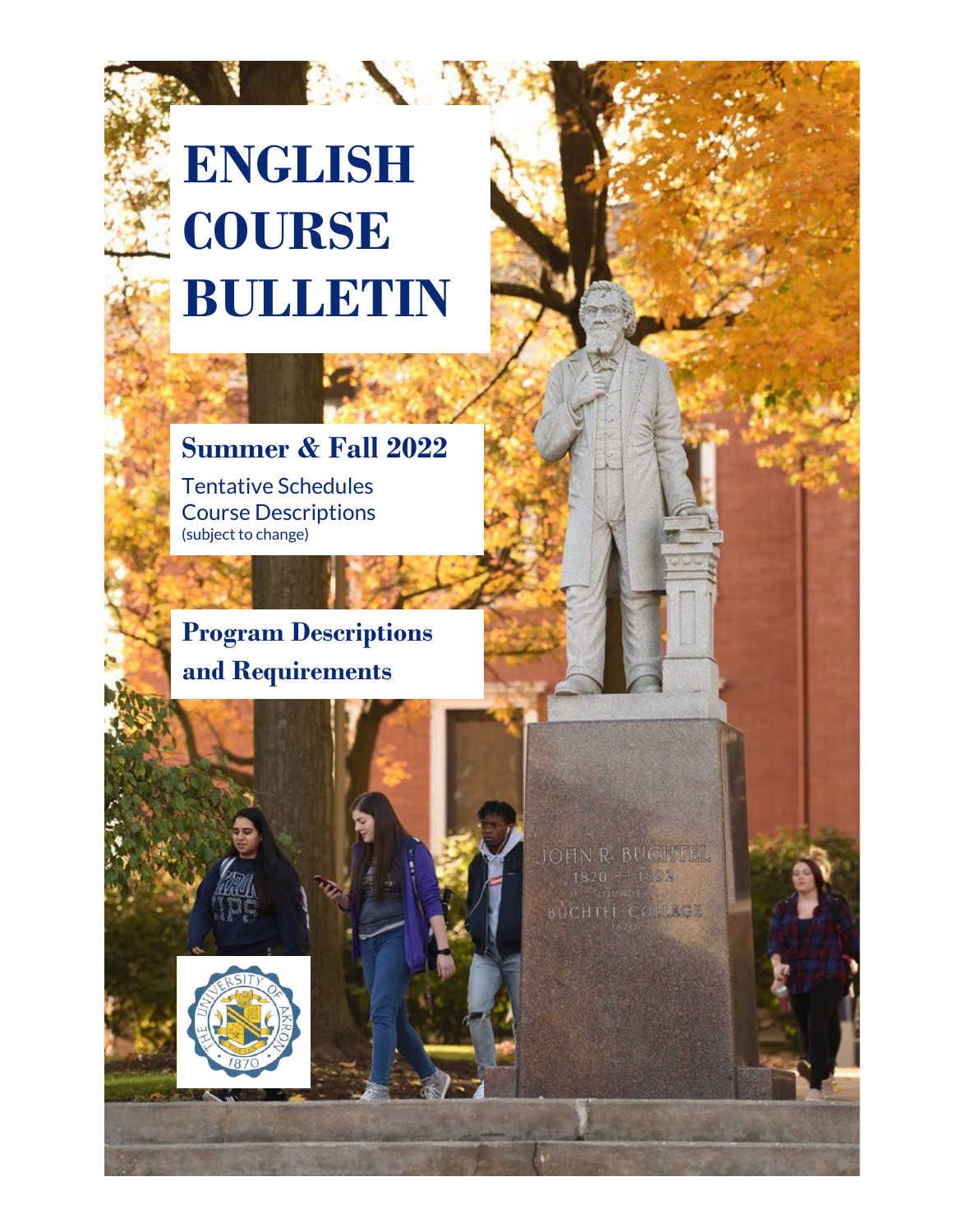## **Statement of Purpose**

This issue of The University of Akron English Department **Course Bulletin** reflects the efforts on the part of the Department faculty to enrich the Department curriculum.

In addition to courses in **Shakespeare, English literature, American literature,** and **international literature**, a wide range of writing and linguistics courses are offered for undergraduate and graduate students.

Prospective students will find upcoming courses described by the professors who will teach them. These descriptions provide the student with a clearer outline of **course content** and **requirements**than can be found in either The University of Akron's General Bulletin or the class schedule bulletin which is issued by the University.

Courses are arranged in this **Course Bulletin** in numerical order. Courses which satisfy the Shakespeare, linguistics, and world/multicultural literature requirements, as well as the minor requirements, are identified in the course descriptions.

The English faculty hopes this bulletin will be helpful to counselors and students in planning the best possible selection of **major courses** and **electives.**

The Department of English requires that students complete the freshman composition sequence before enrolling in other English courses. The following courses **DO NOT** count toward the English major or minor degree requirements:

3300:111; 3300:112; 3300:250; 3300:252; and 3300:281.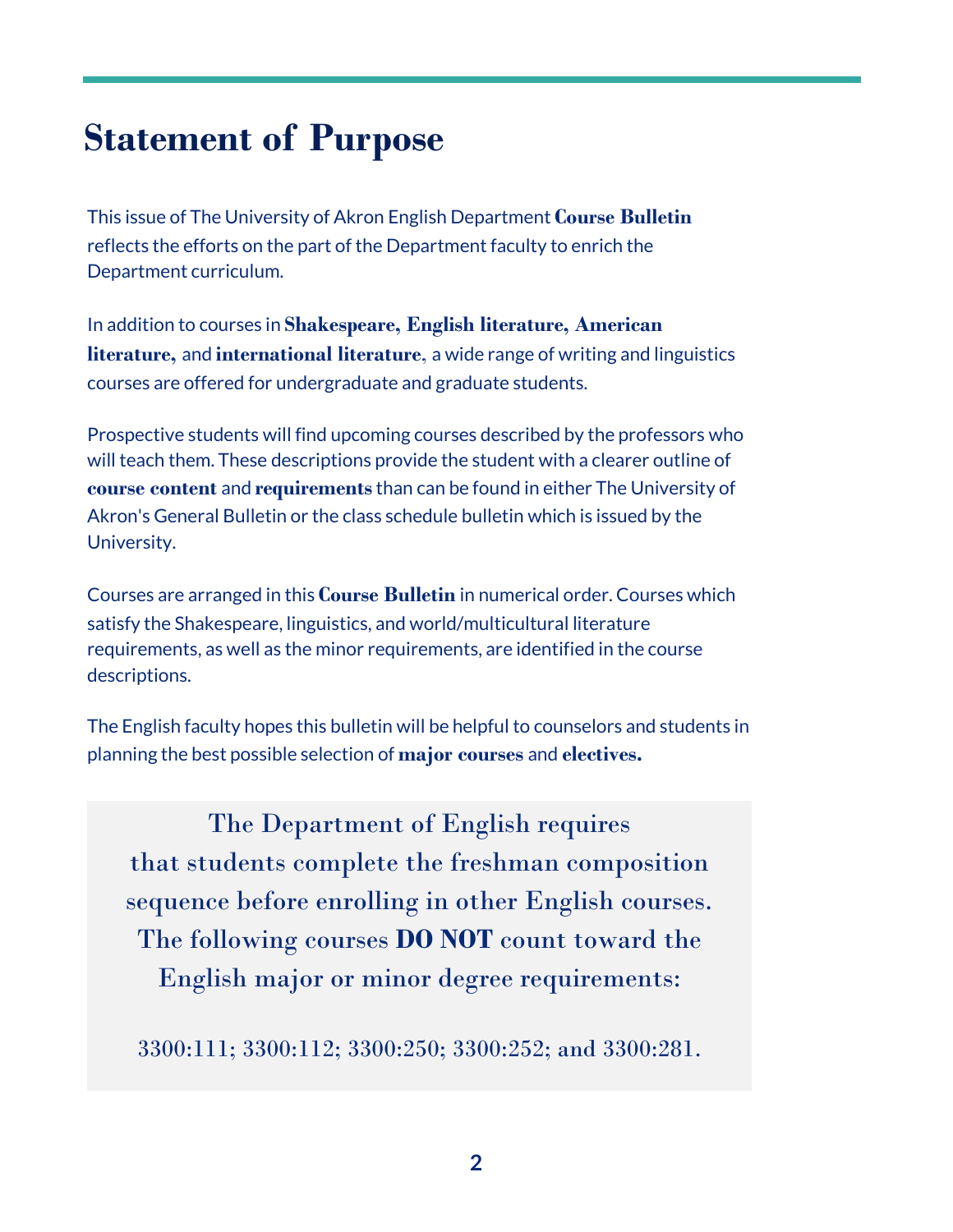## **Table of Contents**

| <b>Literature Distribution: Summer &amp; Fall 2022</b> | 4              |
|--------------------------------------------------------|----------------|
| <b>Summer 2022</b>                                     |                |
| <b>Course Schedule</b>                                 | $\overline{5}$ |
| <b>Course Descriptions</b>                             | $6 - 7$        |
| <b>Fall 2022</b>                                       |                |
| <b>Course Schedule</b>                                 | $8 - 9$        |
| <b>Course Descriptions</b>                             | $10 - 15$      |
| <b>Undergraduate Programs</b>                          |                |
| <b>B.A. Requirements</b>                               | 16             |
| Minors in English                                      | $17 - 18$      |
| <b>Certificates</b>                                    |                |
| <b>Linguistics Studies</b>                             | 19             |
| <b>Professional Communication</b>                      | 20             |
| <b>Teaching English as a Second Language</b>           | $21 - 22$      |
| <b>Graduate Programs</b>                               | $23 - 24$      |
| M.A. in English                                        | $25 - 26$      |
| Master of Fine Arts in Creative Writing (NEOMFA)       | 27             |
| <b>Graduate Certificates</b>                           |                |
| Graduate Certificate in Literature                     | 28             |
| <b>Graduate Certificate in Composition</b>             | 29             |
| <b>Teaching English as a Second Language</b>           | 30             |
| <b>Student Groups</b>                                  | 31             |
| <b>Contact List</b>                                    | 32             |
| <b>Program Codes</b>                                   | 32             |
| <b>Additional Information</b>                          | 33             |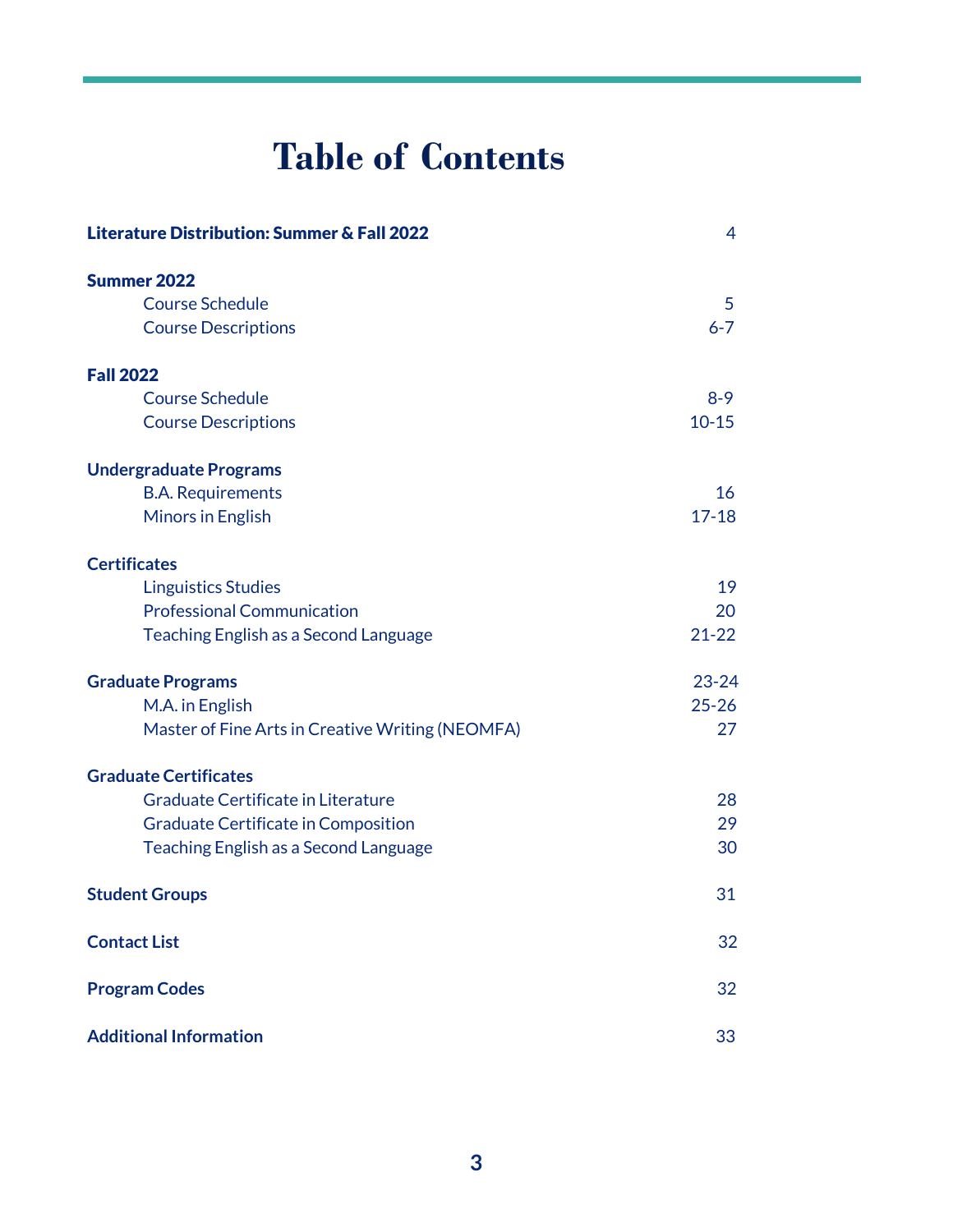## **Courses that satisfy degree requirements for the B.A.**



Note: If a course does not automatically drop in to satisfy a requirement in the DPR system, email English department undergraduate advisor **Professor Lisa Rhoades**  [\(rhoades@uakron.edu\)](mailto:rhoades@uakron.edu) for assistance, including the name of the course, the requirement that it should be fulfilling, and your student number. Some courses need to be manually applied in the DPR in order to fulfill requirements.

One course may satisfy multiple distribution areas if applicable, but this does not mean that the student earns more than three credits for that course.

 **»** English majors (and second majors) should consult the DPR and speak with an advisor regarding degree requirements, including literature course distribution, as there are currently two active degree plans.

### **Summer 2022**

One Course in World/Multicultural Lit: 3300: 362 World Literatures

### **Fall 2022**

#### One Course in World/Multicultural Lit:

 3300: 350 Black American Literature 3300: 450 Modern American Fiction 3300: 362 World Literatures 3300: 489 Toni Morrison

*For the earlier English major plan:*

#### One Course in British Lit. After 1800:

 3300: 489 British Women Writers 3300: 489 Sem: Disease in Literature

#### One Course in American Lit. After 1865:

 3300: 350 Black American Literature 3300: 389 Stephen King 3300: 450 Modern American Fiction 3300: 489 Sem: Disease in Literature 3300: 489 Toni Morrison

#### One Literature Course in Fiction:

3300: 389 Stephen King 3300: 450 Modern American Fiction 3300: 489 British Women Writers 3300: 489 Toni Morrison

#### One Course in Poetry: 3300: 489 British Women Writers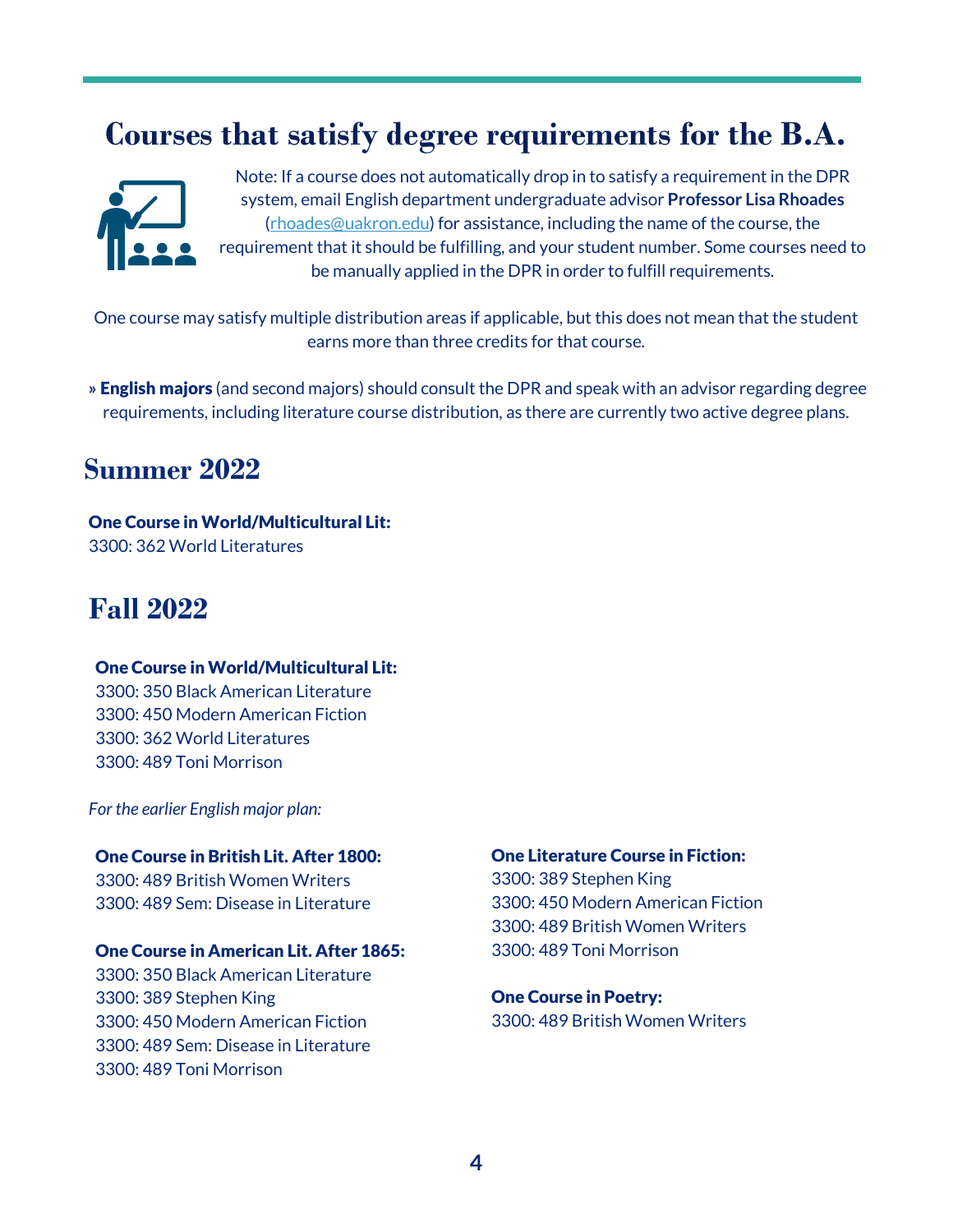## **Summer 2022 Tentative Course Schedule**

### **INTERSESSION:** May 16<sup>th</sup>-June 5<sup>th</sup>

| <b>COURSE</b> | TITLE                    | <b>DAYS</b> | <b>HOURS</b> | <b>INSTRUCTOR</b> |
|---------------|--------------------------|-------------|--------------|-------------------|
| 283-501       | <b>Film Appreciation</b> | Online      | Online       | Drew              |
| 362-501       | <b>World Literatures</b> | Online      | Online       | Ambrisco          |

### **SUMMER I:** June 6<sup>th</sup>-July 10<sup>th</sup>

| <b>COURSE</b> | <b>TITLE</b>                                        | <b>DAYS</b>   | <b>HOURS</b> | <b>INSTRUCTOR</b> |
|---------------|-----------------------------------------------------|---------------|--------------|-------------------|
| 111-401       | <b>English Composition I</b>                        | <b>MTWThF</b> | 12:00-1:30PM | Wallace           |
| 111-501       | <b>English Composition I</b>                        | Online        | Online       | Stoynoff          |
| 222-501       | <b>Technical Report Writing</b>                     | Online        | Online       | <b>Rhoades</b>    |
| 610-501       | New Directions in the<br><b>Teaching of Writing</b> | Online        | Online       | Svehla            |

### **8W2:** June 6<sup>th</sup>-July 31<sup>st</sup>

| <b>COURSE</b> | THE E                       | <b>DAYS</b> | <b>HOURS</b> | <b>INSTRUCTOR</b> |
|---------------|-----------------------------|-------------|--------------|-------------------|
| $566 - 501$   | Linguistics & Language Arts | Online      | Online       | <b>Zhang</b>      |

### **SUMMER II: July 11<sup>th</sup>-August 14<sup>th</sup>**

| <b>COURSE</b>   | TITLE                                       | <b>DAYS</b> | <b>HOURS</b> | <b>INSTRUCTOR</b> |
|-----------------|---------------------------------------------|-------------|--------------|-------------------|
| 112-501         | <b>English Composition II</b>               | Online      | Online       | <b>Bolton</b>     |
| 489/589-<br>501 | Seminar: Shakespeare in<br>Performance      | Online      | Online       | <b>Nunn</b>       |
| 690-501         | <b>Critical Approaches to</b><br>Literature | Online      | Online       | <b>Braun</b>      |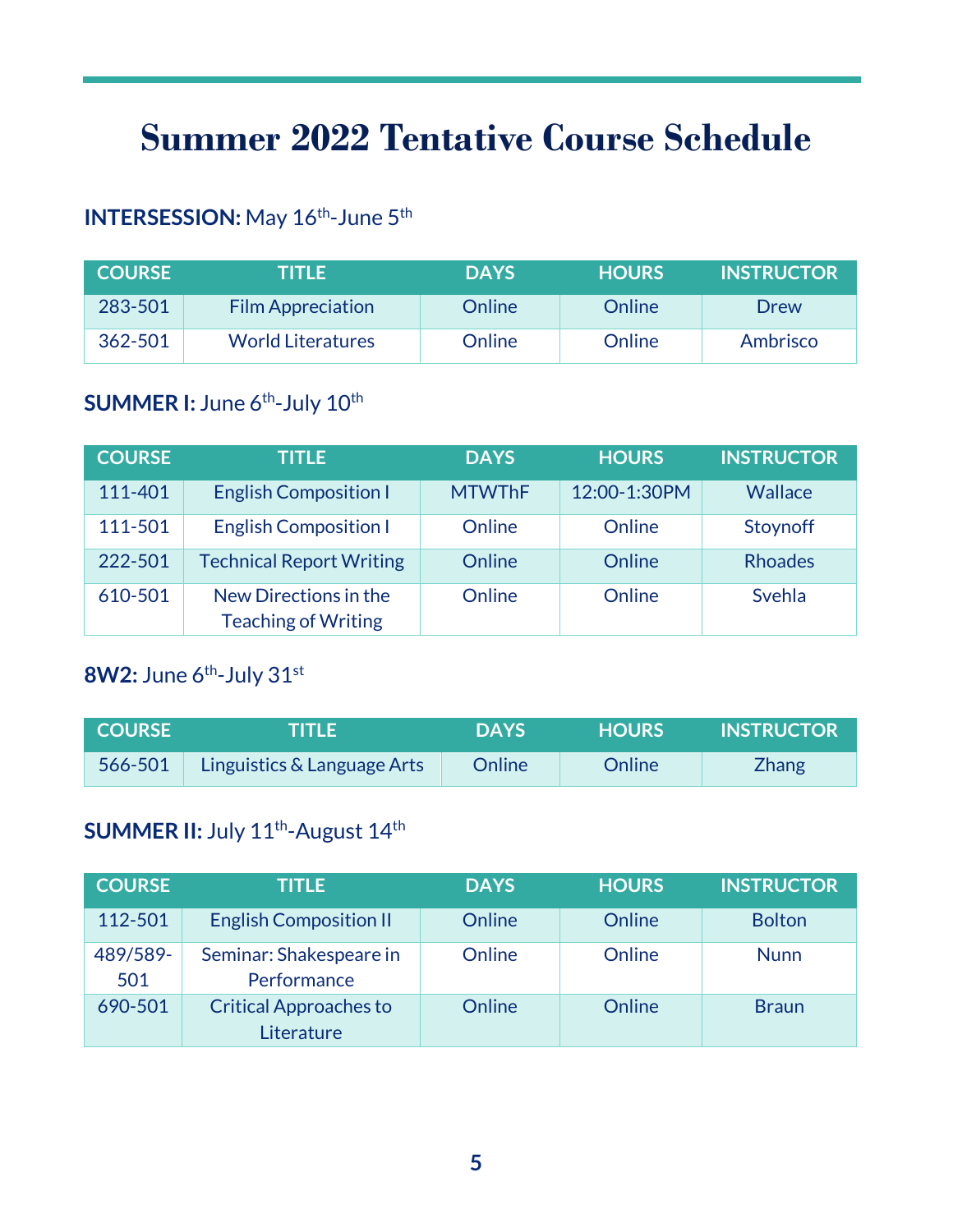## **Summer 2022 Course Descriptions**

#### 222 Technical Report Writing **3** credit hours

Prepares students to write the types of reports most often required in a variety of careers, including technicians, engineers, and scientists. Includes types of reports, memoranda, and letters; techniques of research, documentation, and oral presentations. *Prerequisites: 2020:121, 3300:111, or equivalent.*

#### **283** Film Appreciation **3** credit hours

Initiates students into the thoughtful study of film as a form of visual narrative. Our emphases will be on: 1) the crucial elements of filmmaking, 2) the process of close viewing, and 3) the power of critical analysis. Attention will be paid to a diversity of films, filmmakers, and genres. *Satisfies the Minor in Popular Literature & Film requirement. Satisfies the General Education Tier II: Disciplinary Area Courses "Arts" Requirement.*

#### 362 World Literatures 3 credit hours

This course explores literatures of the non-western world through representative works. *Satisfies the English major World/Multicultural Literature requirement and the World Literature requirement for Education majors. Also fulfills the Tier 3 Global Diversity requirement for the General Education Program.*

#### 489/589 Shakespeare in Performance 3 credit hours

The purpose of this course is not only to study and interpret Shakespearean plays, but to understand their adaptation, performance, and reception in our own times. Much of the class will involve study of filmed versions of Shakespeare plays and adaptations, as well as optional attendance of local performances. Students will consider how staging choices influence understanding of these early modern texts, and how performances today reshape Shakespearean works for current audiences. *Can be used to satisfy the Shakespeare requirement for the English major. Email Prof. Rhoades at [rhoades@uakron.edu](mailto:rhoades@uakron.edu) for assistance.*

#### 466/566 Linguistics & Language Arts 3 credit hours

A foundation course in linguistics with a focus on pedagogical implications for second language (L2) learners. Fundamental concepts in the core of linguistics, including morphology, syntax, semantics, phonetics, phonology, and pragmatics as well as in other fields of linguistics, such as sociolinguistics are covered in lectures and structured linguistic exercises with both English and other languages for contrastive analyses. *Satisfies the requirement for graduate and undergraduate students pursuing the Certificate in TESL and the Undergraduate Certificate in Linguistic Studies.*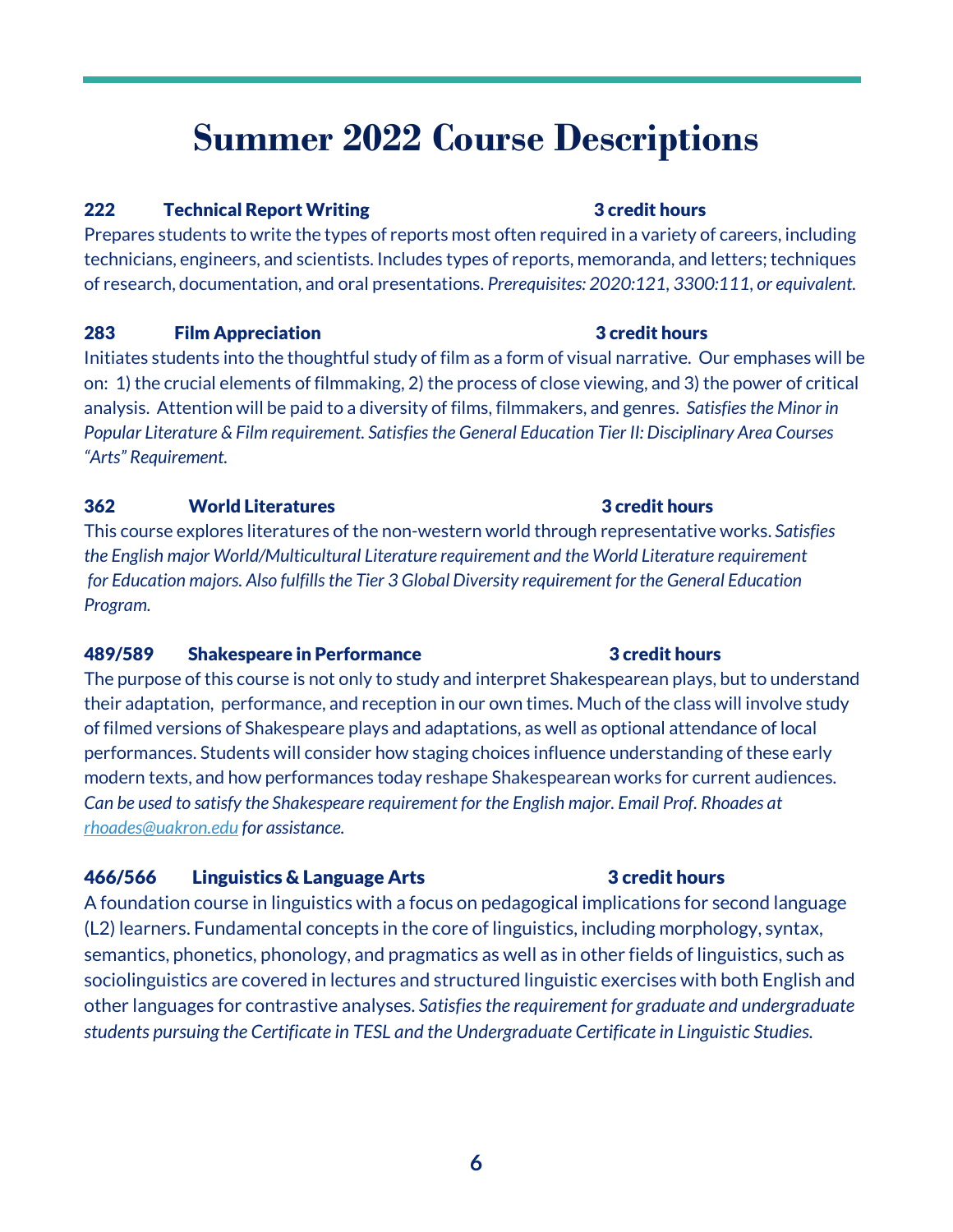#### 610 New Directions in the Teaching of Writing 3 credit hours

A fully online course designed to introduce recent approaches to the teaching of writing. This course will also prepare teachers to create relevant classes likely to be offered as dual credit options on their high school campuses. *Required for the Dual Credit Credentialing Module. Elective for the M.A. in English and Graduate Certificate in Composition Studies. Also satisfies the NEOMFA Elective requirement.*

#### 690 **Critical Approaches to Literature** 3 credit hours

Critical Approaches to Literature is an online graduate course focusing on critical analysis, literary theory, and research methods. We will analyze poetry, fiction, and drama using a variety of critical lenses to demonstrate the diversity, depth, and complexity of literary analysis. *Required for the Dual Credit Credentialing Module. Elective for the M.A. in English. Also satisfies the NEOMFA Elective requirement.*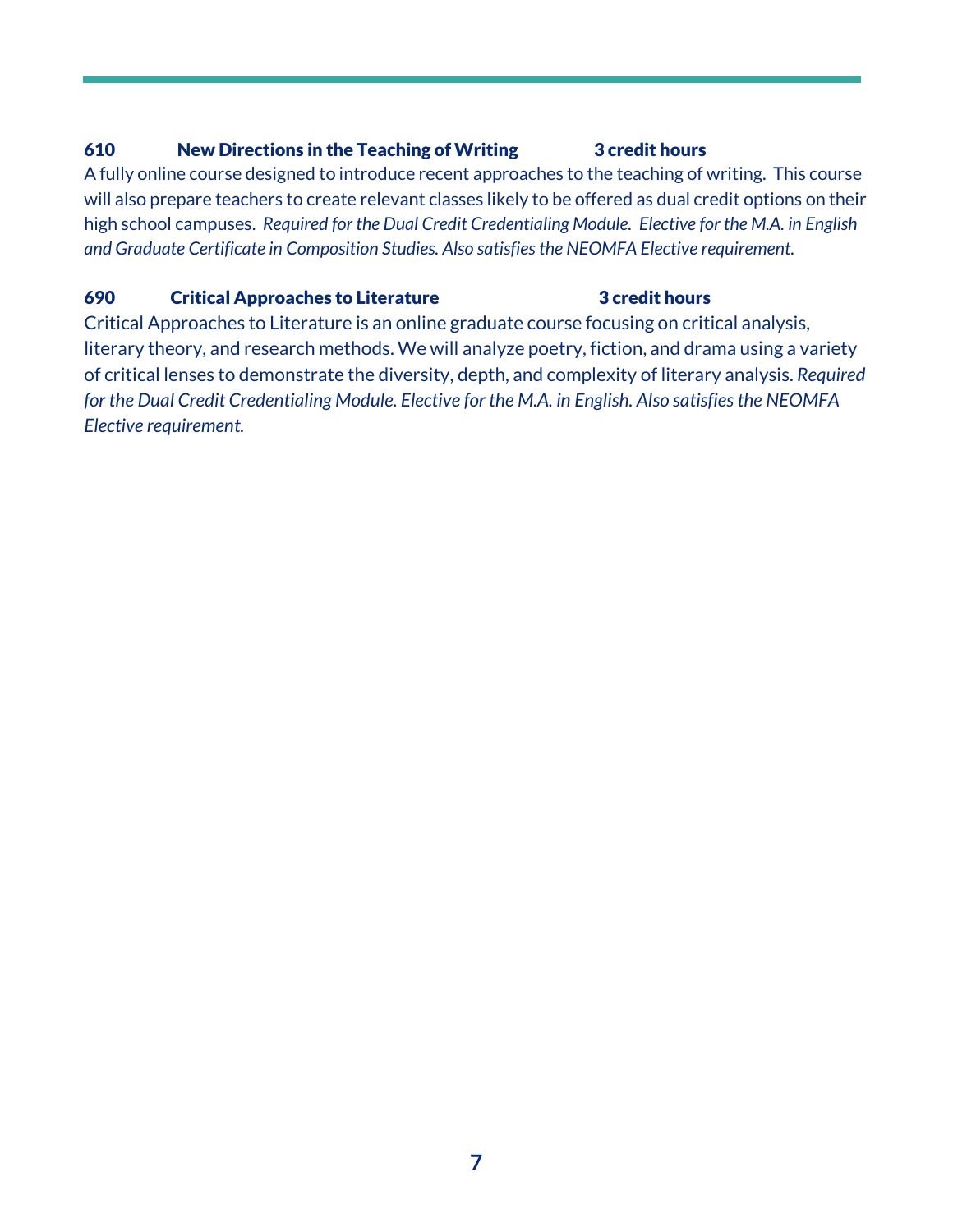## **Fall 2022 Tentative Course Schedule**

August 22<sup>nd</sup>-December 4<sup>th</sup> \*\*\*NEOMFA Students Only

| <b>COURSE</b> | <b>TITLE</b>                         | <b>DAYS</b> | <b>START</b> | <b>END</b> | <b>INSTRUCTOR</b> |
|---------------|--------------------------------------|-------------|--------------|------------|-------------------|
| 111-560       | <b>English Composition I</b>         | Online      | Online       | Online     | <b>Braun</b>      |
| 112-560       | <b>English Composition II</b>        | Online      | Online       | Online     | <b>Drew</b>       |
| 252-501       | Shakespeare & His World              | Online      | Online       | Online     | Ambrisco          |
| 252-677       | Shakespeare & His World              | <b>TBA</b>  | <b>TBA</b>   | <b>TBA</b> | <b>Decker</b>     |
| 275-501       | <b>Specialized Writing: Business</b> | Online      | Online       | Online     | Amodio            |
| 276-001       | Intro to Creative Nonfiction Writing | <b>MWF</b>  | 12:55PM      | 1:45PM     | <b>Giffels</b>    |
| 277-001       | <b>Intro to Poetry Writing</b>       | <b>MWF</b>  | 10:45AM      | 11:35AM    | <b>Biddinger</b>  |
| 278-001       | <b>Intro to Fiction Writing</b>      | <b>TTH</b>  | 12:15PM      | 1:30PM     | <b>Drew</b>       |
| 279-001       | <b>Intro to Script Writing</b>       | <b>TTH</b>  | 10:45AM      | 12:00PM    | Svehla            |
| 281-001       | <b>Fiction Appreciation</b>          | <b>MWF</b>  | 10:45AM      | 11:35AM    | Chura             |
| 281-002       | <b>Fiction Appreciation</b>          | <b>MWF</b>  | 2:00PM       | 2:50PM     | <b>Giffels</b>    |
| 281-003       | <b>Fiction Appreciation</b>          | <b>TTh</b>  | 10:45AM      | 12:00PM    | <b>Thelin</b>     |
| 281-004       | <b>Fiction Appreciation</b>          | <b>TTH</b>  | 2:00PM       | 3:15PM     | <b>Bolton</b>     |
| 281-005       | <b>Fiction Appreciation (DL)</b>     | <b>TTH</b>  | 1:15PM       | 2:30PM     | <b>Rhoades</b>    |
| 283-002       | <b>Film Appreciation</b>             | <b>MWF</b>  | 8:35AM       | 9:25AM     | <b>Heldenfels</b> |
| 283-003       | <b>Film Appreciation</b>             | <b>MWF</b>  | 9:40AM       | 10:30AM    | <b>Heldenfels</b> |
| 283-004       | <b>Film Appreciation</b>             | <b>MWF</b>  | 11:50AM      | 12:40PM    | <b>Dukes</b>      |
| 283-005       | <b>Film Appreciation</b>             | <b>TTH</b>  | 10:45AM      | 12:00PM    | <b>Hebert</b>     |
| 283-501       | <b>Film Appreciation</b>             | Online      | Online       | Online     | <b>Drew</b>       |
| 283-502       | <b>Film Appreciation</b>             | Online      | Online       | Online     | Svehla            |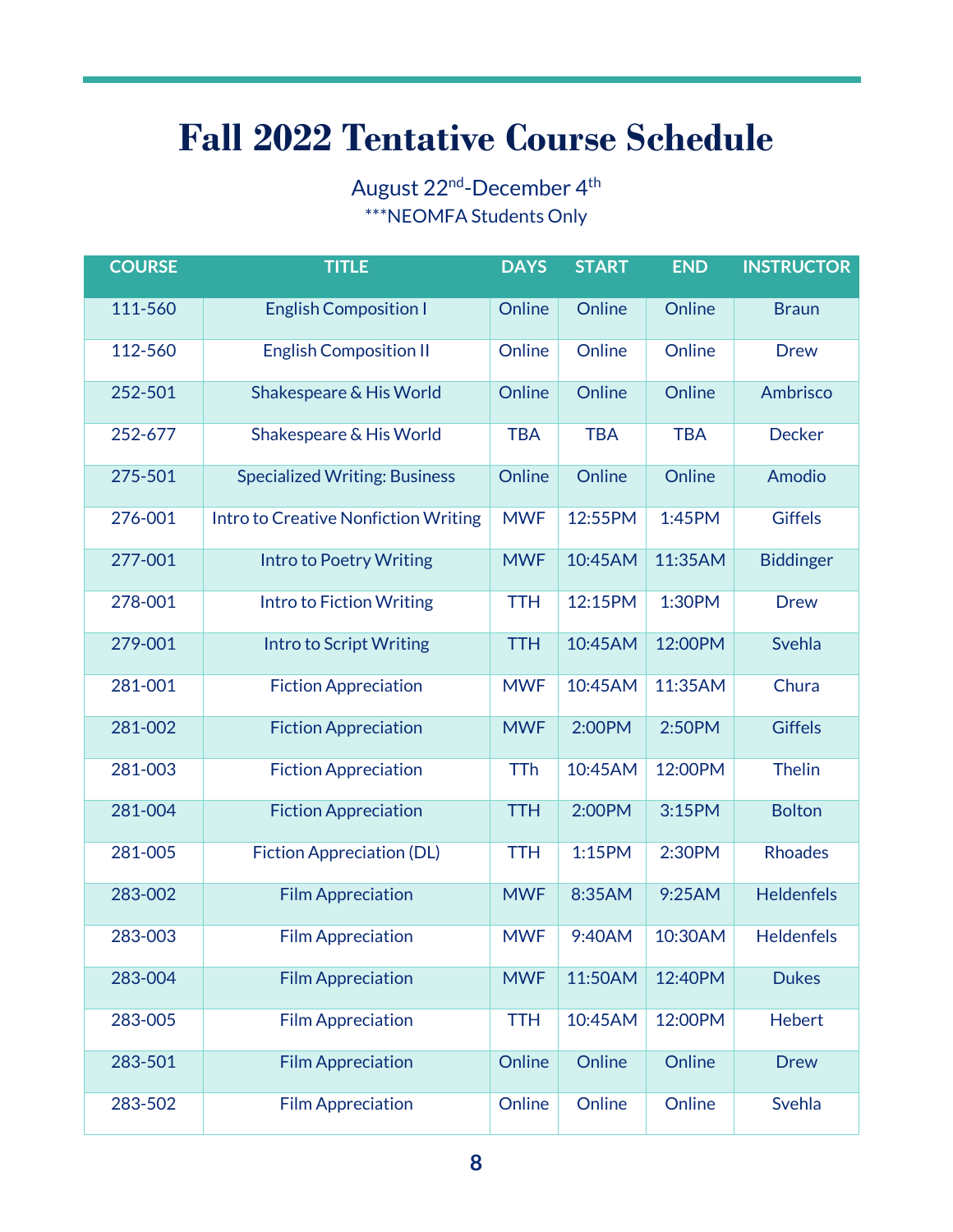| 300-501     | <b>Critical Reading &amp; Writing</b>                | Online     | Online  | Online  | <b>Braun</b>   |
|-------------|------------------------------------------------------|------------|---------|---------|----------------|
| 301-501     | English Literature I                                 | <b>TTH</b> | 12:15PM | 1:30PM  | Ambrisco       |
| 316-001     | <b>Shakespeare: The Mature Plays</b>                 | <b>MWF</b> | 12:55PM | 1:45PM  | <b>Nunn</b>    |
| 341-001     | <b>American Literature I</b>                         | <b>TTH</b> | 10:45AM | 12:00PM | Miller         |
| 350-001     | <b>Black American Literature</b>                     | <b>TTH</b> | 12:15PM | 1:30PM  | <b>Bolton</b>  |
| 362-002     | <b>World Literatures</b>                             | <b>MWF</b> | 12:55PM | 1:45PM  | <b>Dukes</b>   |
| 362-501     | <b>World Literatures</b>                             | Online     | Online  | Online  | Ambrisco       |
| 371-001     | <b>Introduction to Linguistics</b>                   | <b>TTH</b> | 2:00PM  | 3:15PM  | <b>Zhang</b>   |
| 389-001     | <b>Stephen King</b>                                  | <b>TTh</b> | 2:00PM  | 3:15PM  | <b>Thelin</b>  |
| 390-501     | <b>Professional Writing</b>                          | Online     | Online  | Online  | <b>Thelin</b>  |
| 450/550-001 | <b>Modern American Fiction</b>                       | <b>MWF</b> | 2:00PM  | 2:50PM  | Chura          |
| 466/566-501 | <b>Linguistics and Language Arts</b>                 | Online     | Online  | Online  | Zhang          |
| 477/577-501 | Sociolinguistics                                     | Online     | Online  | Online  | <b>Zhang</b>   |
| 489/589-001 | <b>British Women Writers</b>                         | <b>TTH</b> | 10:45AM | 12:00PM | <b>Braun</b>   |
| 489/589-002 | <b>Toni Morrison</b>                                 | T          | 5:20PM  | 7:50PM  | <b>Bolton</b>  |
| 489/589-003 | Disease in Literature                                | <b>MWF</b> | 11:50AM | 12:40PM | <b>Nunn</b>    |
| 492-001     | <b>Senior Seminar</b>                                | <b>MWF</b> | 12:55PM | 1:45PM  | Chura          |
| 673-501     | <b>Theories of Composition</b>                       | Online     | Online  | Online  | Svehla         |
| 689-801     | <b>Craft &amp; Theory: Creative</b><br>Nonfiction*** | Th         | 5:20PM  | 7:50PM  | <b>Giffels</b> |
| 689-802     | Sem: Scholarly Editing and<br>Publishing             | W          | 5:20PM  | 7:50PM  | Miller         |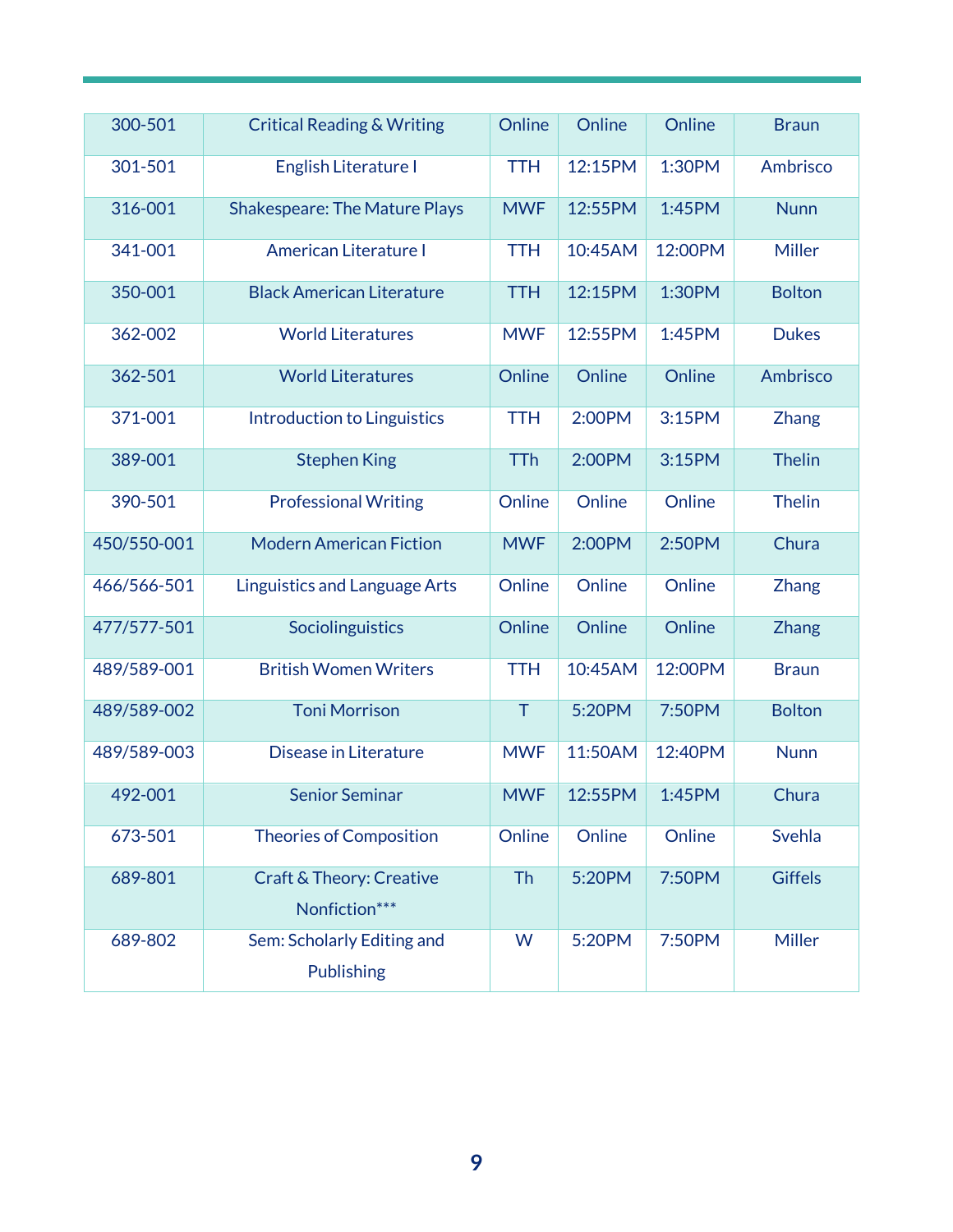## **Fall 2022 Course Descriptions**

(Subject to change)

#### 252 Shakespeare & His World 3 credit hours

An introduction to the works of Shakespeare. Each section studies a representative selection of Shakespeare's plays and/or poems. *Satisfies the General Education Tier II: Disciplinary Area Courses "Humanities" Requirement.* CANNOT be used to fulfill the English department requirements.

#### 275 Specialized Writing: Business 3 credit hours

Business Writing provides instruction and extensive practice in writing effective memos, letters, and short reports for typical business situations. A special feature is the preparation of a résumé and practice in job application letters. Successful approaches for conducting job interviews are also included. Recommended for students planning to work in business and industry.

#### 276 Intro to Creative Nonfiction Writing 3 credit hours

This course introduces students to techniques of creative nonfiction through a series of writing exercises intended to give experience with the form. The main focus is on student writing, with extensive discussion in a workshop setting. S*atisfies the Minor in Creative Writing requirement.*

#### 277 Intro to Poetry Writing **1988 COVERTS** 3 credit hours

Practice in writing poetry, and study of the craft of poetry in a friendly environment, using contemporary models. Students will learn a variety of literary terms and techniques, and will receive helpful feedback from peers and professor during workshop. *Satisfies the Minor in Creative Writing requirement.*

#### 278 Intro to Fiction Writing **1996** 278 3 credit hours

This course is an introductory workshop in fiction writing and gives almost exclusive attention to the writing of students. Our class sessions will be almost entirely discussion-based with minor lecturing on aspects of the craft students should become familiar with, such as opening narrative space, controlling content and balancing the delicate relationship between an author, their characters and a story's narrator. We will be using our own original stories and selected published pieces from established writers to hone in on refining our own craft. Writing exercises will help students develop characters, dialogue, plot, scenes, the ability to reflect on action in a story, tackle the revision process, and many other fiction writing essentials. *Satisfies the Minor in Creative Writing requirement.*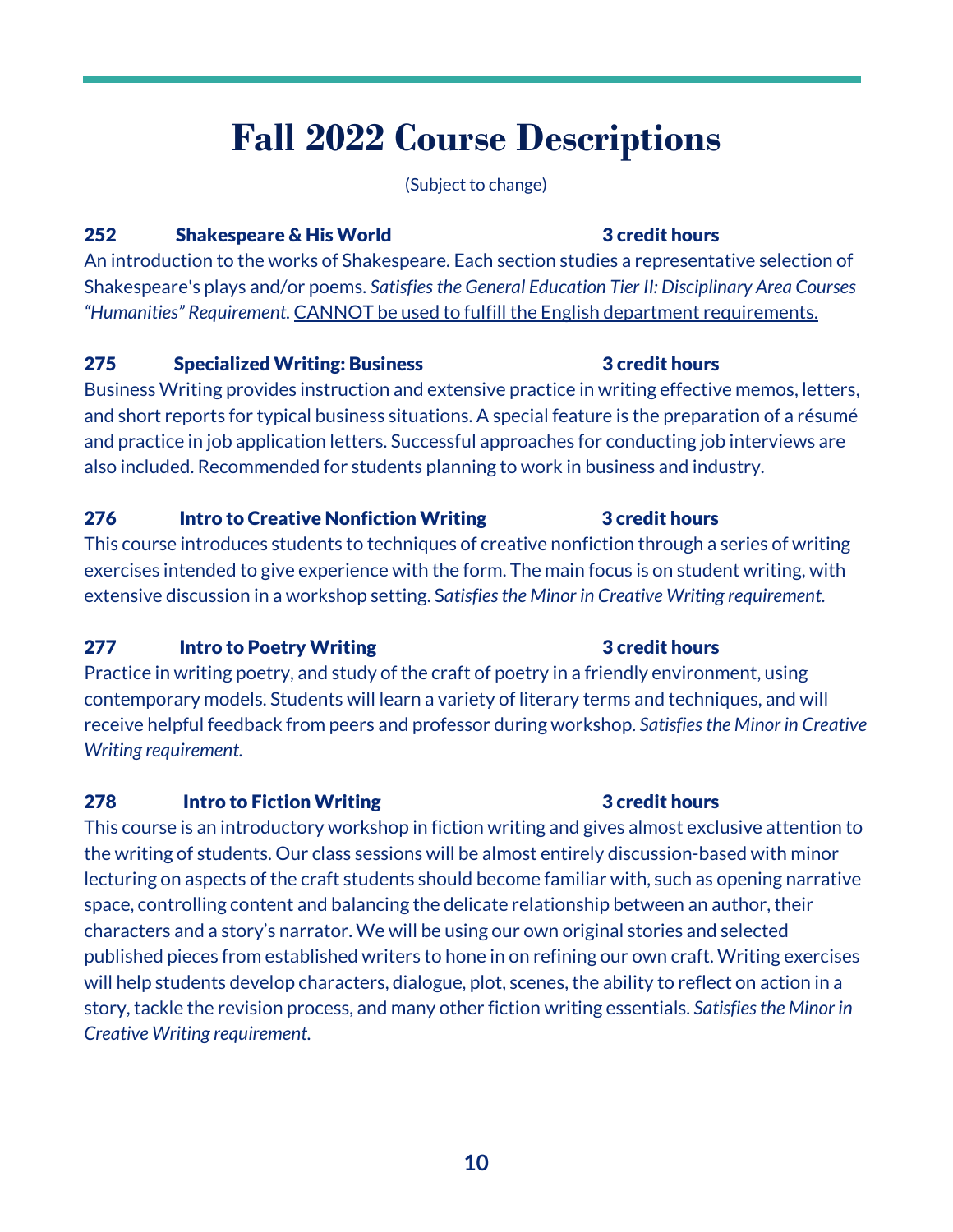#### 279 Intro to Script Writing **1996 Controller Service Service Service S** 3 credit hours

A course in developing the visual imagination. Craft scenes, create characters, write dialogue, construct plot arcs, and learn screenplay formatting. Class will be a small, informal group responding to each other's scripts. *Satisfies the Minor in Creative Writing requirement.*

#### 281 Fiction Appreciation **3** credit hours

The purpose of this course is just as the title suggests: to read and appreciate fiction. Through immersion in short stories and novels that range from classics to recent works, we will enhance our skills of critical and cultural analysis, aesthetic appreciation, and identifying aspects of literary craft. This is a general education class that will operate like a book club, with the emphasis on group discussion. *Satisfies the General Education Tier II: Disciplinary Area Courses "Humanities" Requirement. CANNOT be used to fulfill the English department requirements.*

#### 283 Film Appreciation 3 credit hours

Initiates students into the thoughtful study of film as a form of visual narrative. Our emphases will be on: 1) the crucial elements of filmmaking, 2) the process of close viewing, and 3) the power of critical analysis. Attention will be paid to a diversity of films, filmmakers, and genres. *Satisfies the Minor in Popular Literature & Film requirement. Satisfies the General Education Tier II: Disciplinary Area Courses "Arts" Requirement.*

#### 300 Critical Reading & Writing 300 3 credit hours

An introduction to English studies, focusing on critical methods for reading and writing about literature, with attention to research skills and uses of computer technology*. Satisfies the English major requirement.*

#### 301 English Literature I 301 and 3 credit hours

Studies in English Literature from Old English to 1800, with emphasis upon specific representative works and upon the cultural and intellectual backgrounds which produced them. Literature to be read will include both major and minor poetry, drama and prose. *Satisfies the English major requirement.*

#### 316 Shakespeare: The Mature Plays 3 Credit hours

The purpose of this course is not only to study and interpret early Shakespearean plays, but to help illuminate the era in which these works were written and performed. In addition, this class will devote substantial attention to critical receptions of Shakespearean plays. We will pay particular attention to the cultural atmospheres in which people of the Renaissance lived, and we will examine the ways that the issues present in Shakespearean writings have been addressed and written about by people then, today, and in the intervening years. In doing so, we will also be tracing developments and variations in the dramatic genres of tragedy, comedy, and romance. *Satisfies the English Major requirement.*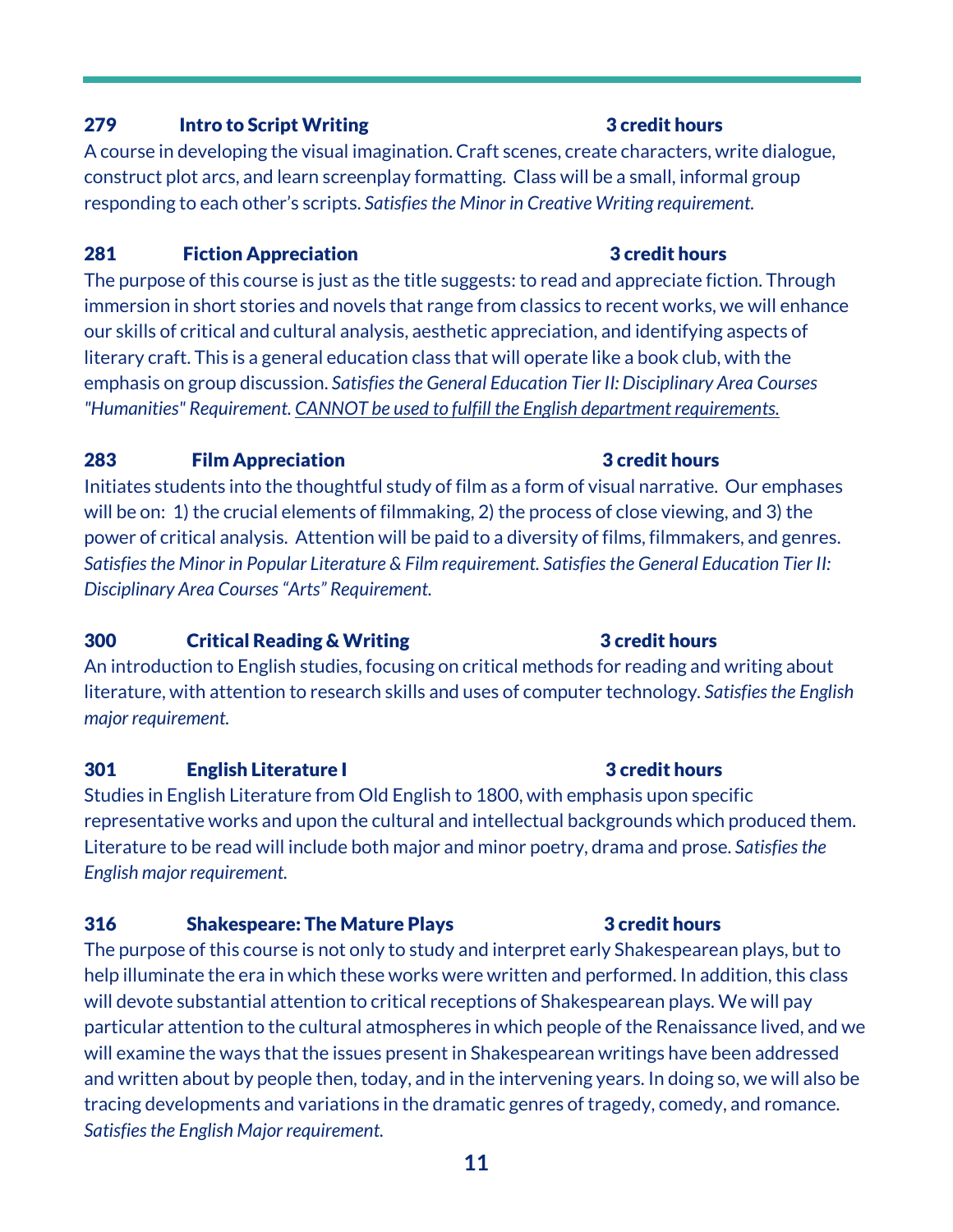### **12**

#### **341** American Literature I 341 3 credit hours

Historical survey of major and minor American writers to 1865. *Satisfies the English major requirement.*

#### 350 Black American Literature 3 credit hours

Survey of African-American literature beginning with the vernacular tradition—spirituals, folktales— and continuing with a chronological assessment of 18th, 19th, and 20th century prose, poetry, and drama written by Americans of African ancestry. *Satisfies the English major World/Multicultural Literature requirement, American Literature after 1865 requirement, the requirement for Education majors.*

#### **362** World Literatures **362 362 World Literatures 362**

This course explores literatures of the non-western world through representative works. *Satisfies the English major World/Multicultural Literature requirement and the World Literature requirement for Education majors. Also fulfills the Tier 3 Global Diversity requirement for the General Education Program.*

#### 371 Introduction to Linguistics 371 3 credit hours

Scientific introduction to the study of written and spoken linguistic behavior in English. History of English, varieties of English, and acquisition of English are also introduced. *Satisfies the English major requirement and is required for the Undergraduate Certificate in TESL and the Undergraduate Certificate in Linguistic Studies parallel to 3300:466 Linguistics and Language Arts.*

#### **389** Stephen King **389** Stephen King **3** credit hours

After publishing for more than five decades and continuing to see many of his novels and short stories turned into movies, Stephen King has firmly established himself as an icon of American pop culture. No single course could do justice to his impact on the entertainment industry, so we will concentrate here on studying selected works of horror and suspense while analyzing film adaptations of varied genres. *Satisfies the English major American Literature After 1865 and Fiction requirements, and the Minor in Popular Literature and Film.*

#### 390 Professional Writing 3 credit hours

This section of English 390 is designed to help prepare students for careers as professional writers, with particular attention paid to business communication. We will cover theories and practices of written, oral, visual, and digital communication. The course will include projects in functional writing/communicating as well as special communication needs based on case studies. Adapting style, organization, and media to a specific audience will also be stressed.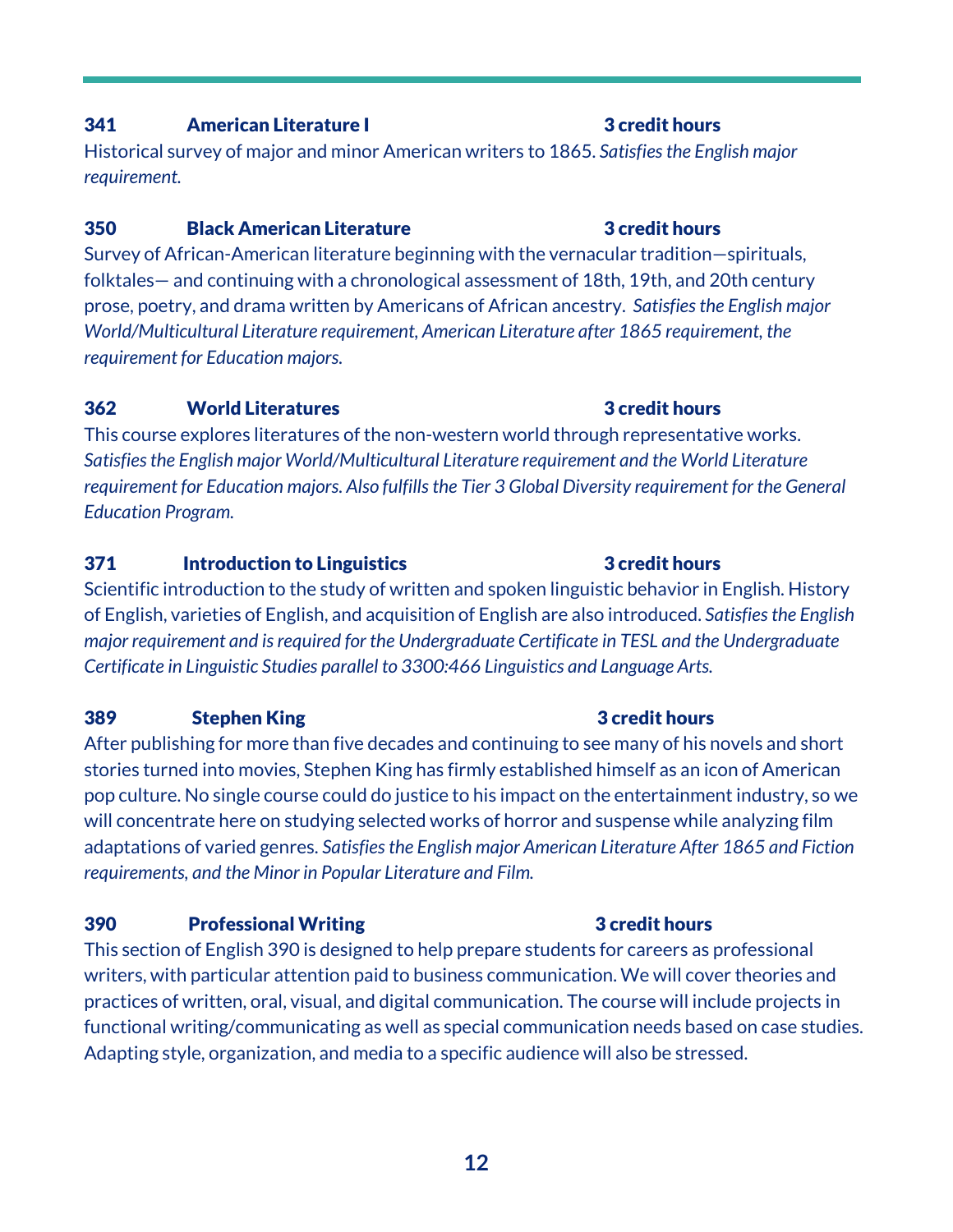#### 450/550 Modern American Fiction 3 credit hours

A contextualized study of major works of American Modernism, viewed from a culture studies perspective that includes a strong focus on women writers. Authors studied include Gertrude Stein, Ernest Hemingway, Willa Cather, Nella Larsen, Katherine Anne Porter, Eugene O'Neill, Shirley Graham, Ernest Poole, Richard Wright, Sherwood Anderson. We will also view and discuss films by Sergei Eisenstein and Charlie Chaplin. *Satisfies the English major World/Multicultural Lit., American Lit. After 1865, and Fiction requirements.*

#### 466/566 Linguistics & Language Arts 3 credit hours

A foundation course in linguistics with a focus on pedagogical implications for second language (L2) learners. Fundamental concepts in the core of linguistics, including morphology, syntax, semantics, phonetics, phonology, and pragmatics as well as in other fields of linguistics, such as sociolinguistics are covered in lectures and structured linguistic exercises with both English and other languages for contrastive analyses. *Satisfies the requirement for graduate and undergraduate students pursuing the Certificate in TESL and the Undergraduate Certificate in Linguistic Studies.*

#### 477/577 Sociolinguistics 3 credit hours

Major sociolinguistic concepts and methodology examined, as well as relationships between language, socio-cultural factors, and education. Issues of Standard English, power, and gender also examined. It is a core course in the Department of English's TESL Certificate Program as well as an elective in the undergraduate Certificate in Linguistic Studies and the M.A. Program in the Department of English. *Required for the Certificate in Teaching English as a Second Language.*

#### 489/589 British Women Writers **3** credit hours

This course explores literary texts by British women writers who have challenged patriarchal modes over the past two centuries. Through our study of influential novelists and poets including Jane Austen, Mary Shelley, The Brontës, Virginia Woolf, Zadie Smith, Bernadine Evaristo, and others—we will consider topics such as: madness and monstrosity; cultural constructions of beauty; the Angel in the House; spinsterhood and motherhood; and the place of the woman writer. *Satisfies the English major British Lit. After 1800, Fiction, and Poetry requirements.*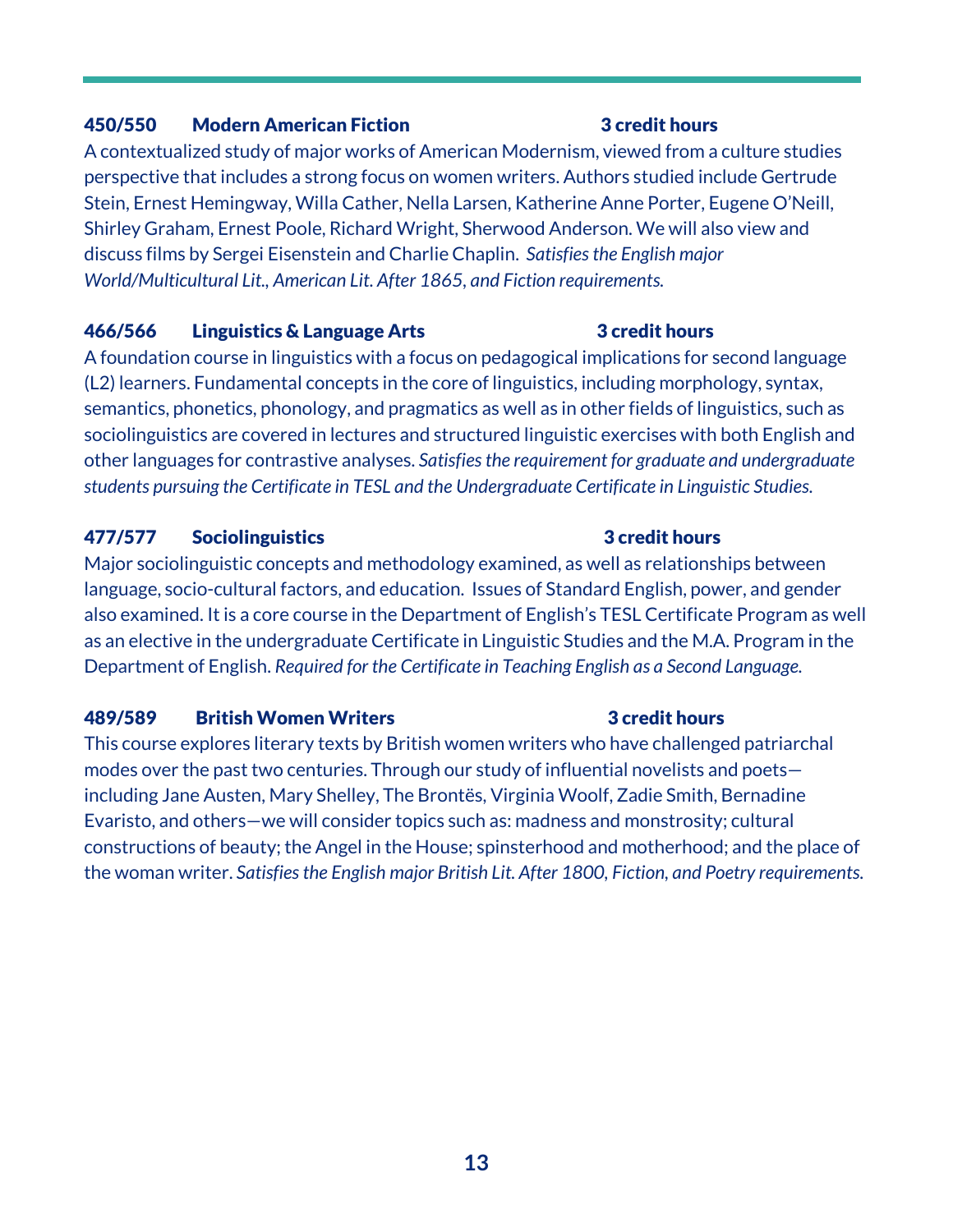#### 489/589 Toni Morrison 3 credit hours

This seminar invites students to "read" Toni Morrison as an American writer and literary, cultural critic. Morrison distinguished herself as the first African American woman to receive a Nobel Prize in literature, and she has been heralded as a forerunner for many black women writers who would go on to publish after her. In this course, we will study what gave rise to a literary titan like Morrison, and we will look at her influence both nationally and globally. How have people "read" Morrison? How should we "read" her? We will seek responses to these question by turning to select works by Morrison with attention to their significance within Black American culture and within the larger American literary landscape. *Satisfies the English major World/Multicultural Lit, American Lit After 1865, and Fiction requirements.*

#### 489/589 Disease in Literature **3** credit hours

This course will interrogate literary representations of illness and its effects on individuals and communities, as well as society's perceptions of those who are sick. We will be reading works from different time periods to understand historical perceptions of disease, its mental and physical effects, and its perceived moral and bodily causes. With attention to medical history and cultural studies, as well as the COVID-19 pandemic, we will examine the ways that the mechanics of illness lend meaning to literary works, and vice versa. *Satisfies the English major British Lit. After 1800 and American Lit After 1865 requirements.*

#### 492 Senior Seminar 3 credit hours

A contextualized study of classic and contemporary literature concerned with issues of capital punishment. We'll read Bryan Stevenson's *Just Mercy*, Martin Duberman's *Haymarket*, Helen Prejean's *Dead Man Walking*, E.L. Doctorow's *The Book of Daniel*, and Melville's *Billy Budd*. The syllabus also includes drama by Reginald Rose, poems by Mike Gold and Edna St. Vincent Millay, nonfiction by Katherine Anne Porter, and the prison letters of Bartolomeo Vanzetti. We'll discuss the latest reports from the Death Penalty Information Center and study infamous historical events, including the 1887 Haymarket hangings, the 1921-27 Sacco-Vanzetti case, and the 1953 executions of Julius and Ethel Rosenberg. Since this is a senior seminar, we will share ideas about the advantages of a liberal arts education and the merits of the English degree. *Limited to senior English majors. Please contact the English Department Advisor, Professor Lisa Rhoades, at [rhoades@uakron.edu](mailto:rhoades@uakron.edu) to get permission to register for the course.*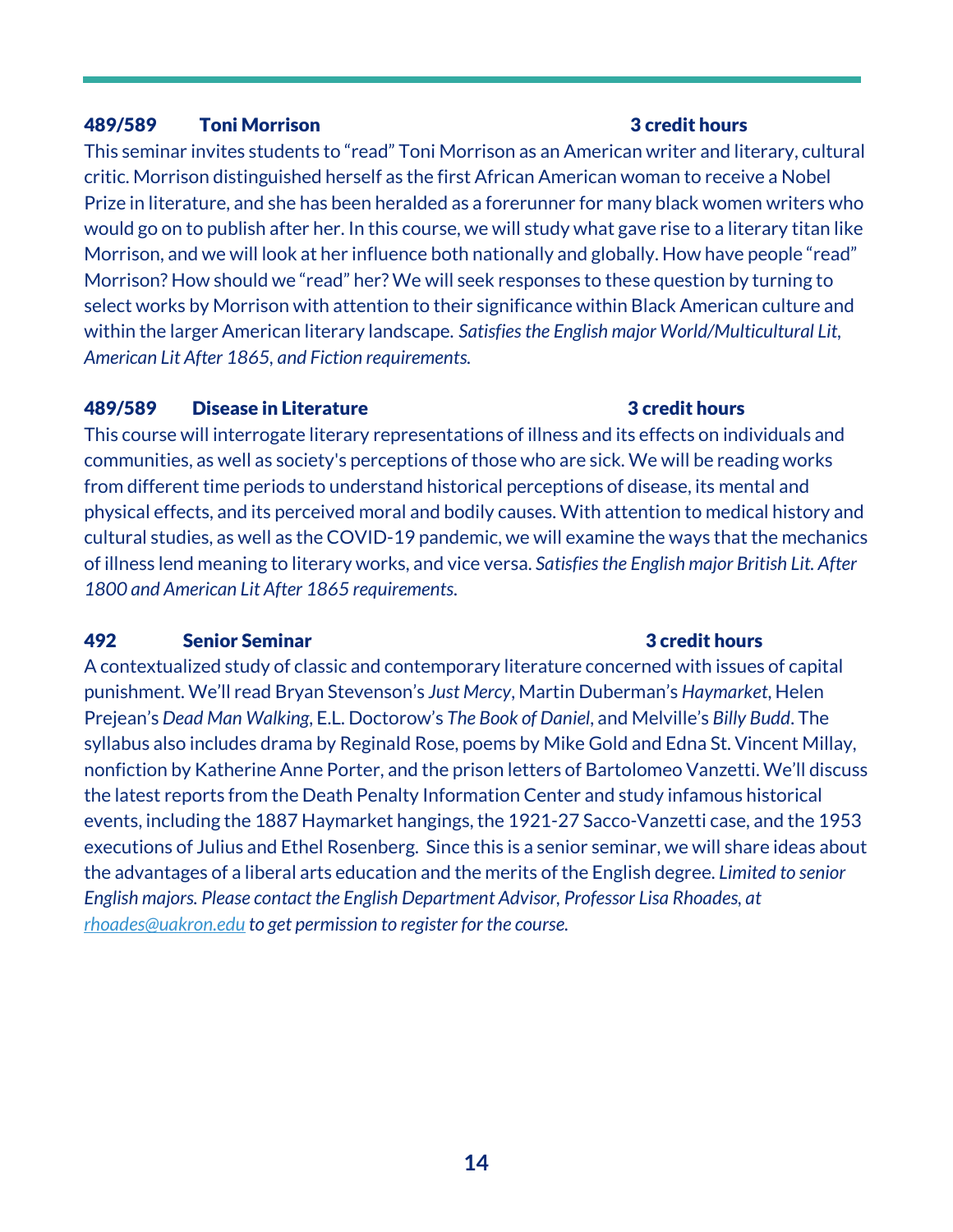#### 673 Theories of Composition 3 credit hours

A fully online course designed to: 1) survey composition theory, 2) review its historical development, and 3) evaluate its competing schools of thought as they relate to both philosophy and classroom practice. Appropriate for teachers of post-secondary language arts, including CCP, those interested in pursuing a graduate degree in Composition Studies, and those seeking the theoretical foundation needed to teach first-year English Composition courses on high school and college campuses. *Required for the M.A. in English, Graduate Certificate in Composition Studies, and Dual Credit Credentialing Module. Also satisfies the NEOMFA Elective requirement.*

#### 689 Craft & Theory: Creative Nonfiction 3 credit hours

In this course, we will explore and analyze the role obsession plays in generating creative nonfiction, either as a triggering inspiration or a growing passion, and how research attaches to that obsession as part of the creative process. Students will read works from Chuck Klosterman, Hanif Abdurraqib, Rebecca Skloot, and others. Written work will include critical and creative essays. *Registration is limited to students in the NEOMFA program in creative writing.*

#### 689 Seminar: Scholarly Editing and Publishing 3 credit hours

A survey of the current state of publishing, with extra emphasis on academic publishing and the behind-the-scenes editorial work that makes it happen. In the fall of 2022, students will author research papers about Akron's life, culture, and history, to submit for possible publication in a forthcoming book celebrating the city's bicentennial in 2025. This book will be edited by David Lieberth and published by The University of Akron Press, with support from The City of Akron.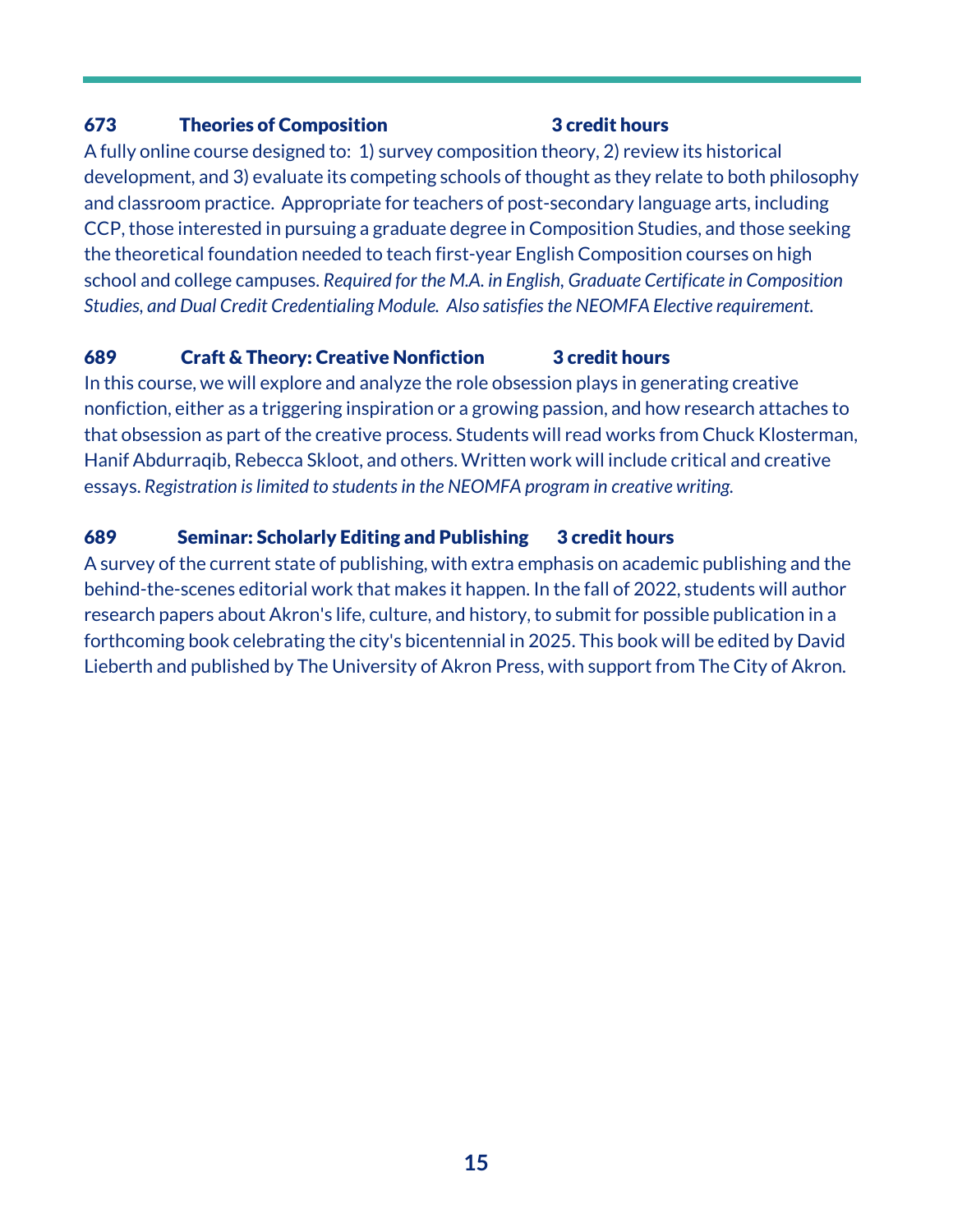## **Requirements for the BA in English (330000BA)**



ur course of study of literature, language, rhetoric, and creative writing fosters the development of critical thinking, skilled communication, appreciation of cultural contexts, informed citizenship, and knowledge of the various literary texts representing human thought and inquiry through the centuries. Students majoring in English studies go on to become successful professionals in their chosen fields. Graduates have taken the department's reputation into the world outside the campus gates and hold careers ranging from positions in successful law practices, to jobs as published authors, technical writers, and journalists. O

The Department of English urges all English majors to meet with the English Department Advisor at least once a year to discuss their progress toward the degree.

Please visit The University of Akron's [Undergraduate Bulletin page for the English BA f](https://bulletin.uakron.edu/undergraduate/colleges-programs/arts-sciences/english/english-ba/#requirementstext)or the current degree requirements.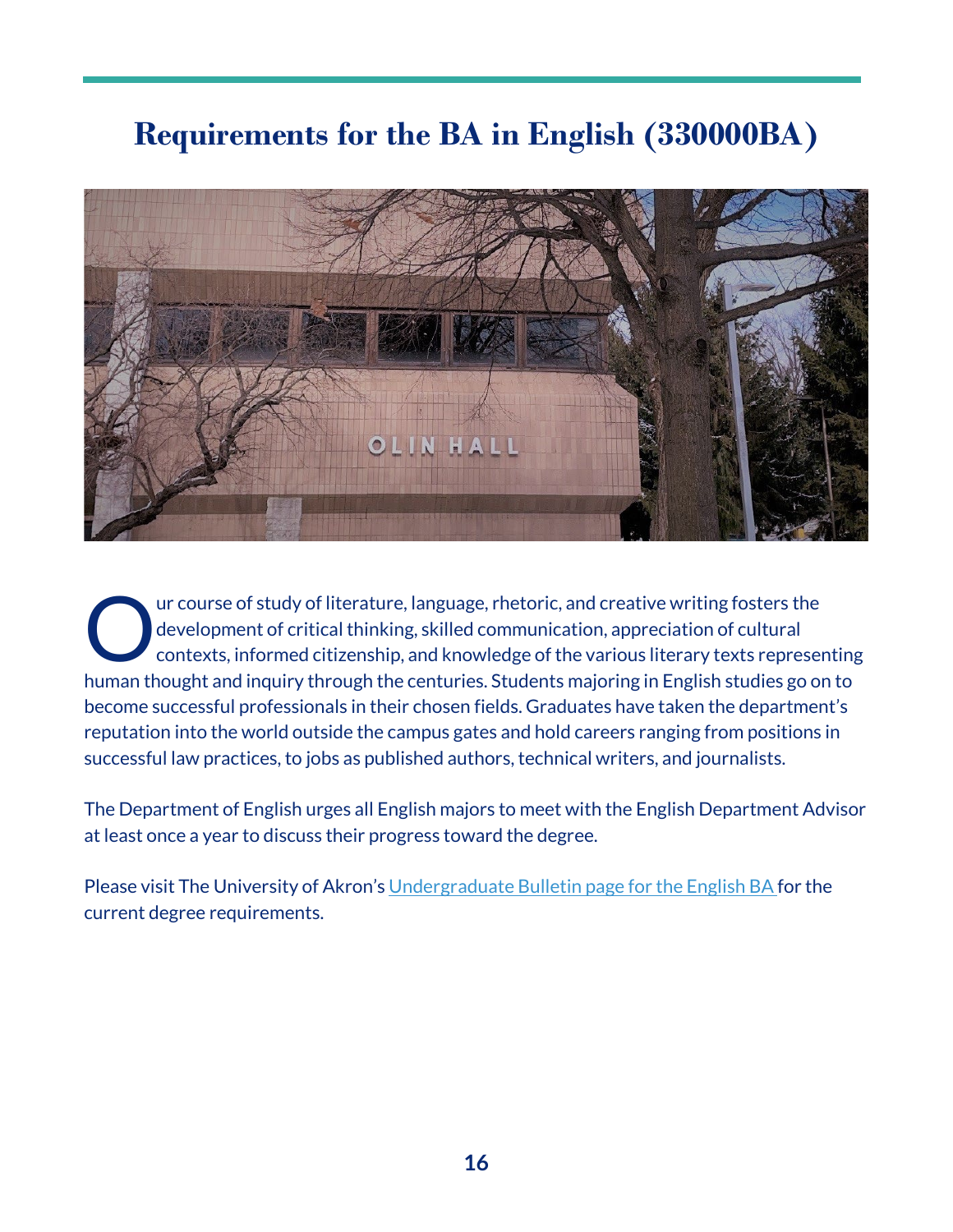## **Minors in English**

### Minor in English (330000M)

**1.** 18 hours of courses in the English Department with at least 6 of those hours at the 300/400 level.

### Minor in Creative Writing (330007M)

- 1. **Two** introductory creative writing courses (Min. Credits: 6) from:
	- 3300:276 Introduction to Creative Nonfiction Writing
	- 3300:277 Introduction to Poetry Writing
	- 3300:278 Introduction to Fiction Writing
	- 3300:279 Introduction to Script Writing
- 2. **At least one** advanced creative writing course (Min. Credits: 3) from:
	- 3300:377 Advanced Poetry Writing
	- 3300:378 Advanced Fiction Writing
	- 3300:379 Advanced Script Writing
	- 3300:381 Advanced Creative Nonfiction Writing
- 3. 3300:457 **Writers on Writing**
- 4. **Two additional courses** in any form of creative writing or literature from Department offerings, 300 or 400 level.

#### Minor in Popular Literature and Film (330009M)

- **1.** 12 hours of courses in popular literature or film at the 300/400 level in the English Department.
- **2.** 6 hours of courses in any literature or film topics at any level in the English Department.



**NOTE:** The following courses taken to fulfill specific requirements in the English major **CANNOT** also be used to fulfill the 18 hours requirement in this minor: 3300:300 Critical Reading & Writing; 3300:301 English Literature 1; 3300:315 Shakespeare: Early Plays; 3300:316 Shakespeare: Mature Plays; 3300:341 American Literature 1; one course in World or Multicultural literature.

### Minor in African-American Literature and Language (330011M)

**1.** Any 18 hours of African-American literature and language courses.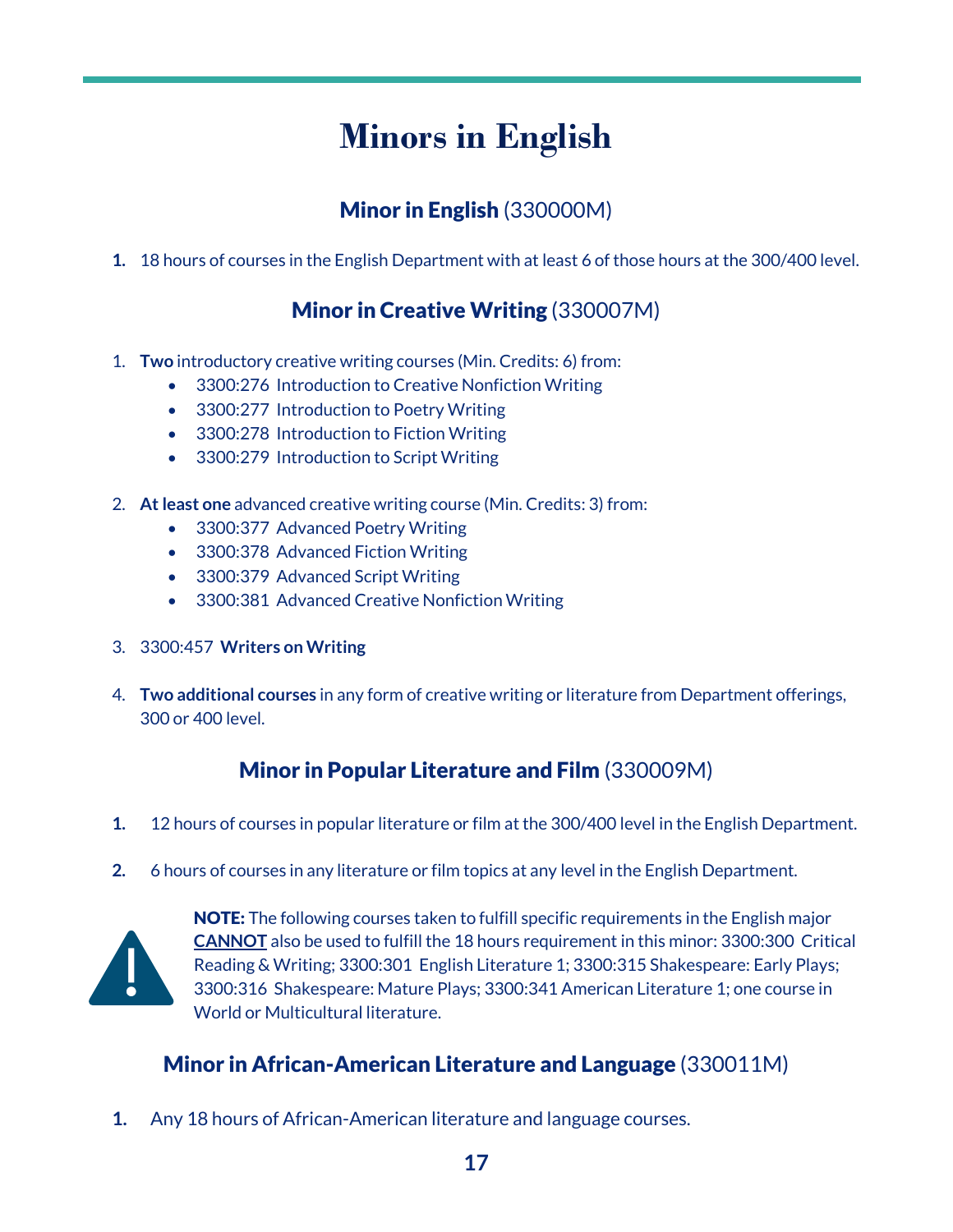### Procedures for Minors



See the department advisor Prof. Lisa Rhoades for information and guidance. Take the required courses. Then, when applying for graduation, fill out an application for minor(s) form and turn it in with your graduation application. Your college record will document the minor(s) you have earned. Forms are

available in the department.

### Other Notes

- Students must achieve an overall GPA of at least 2.0 to earn the minor.
- If a student desires a minor from the same department/school as their major, there is a college requirement for a minimum of nine (9) non-overlapping credits between the minor and the major, as well as between the minor and other minor programs in the department/school.
- Courses 3300:111, 3300:112, 3300:250, 3300:252, and 3300:281 **DO NOT** count toward any minor degree requirements.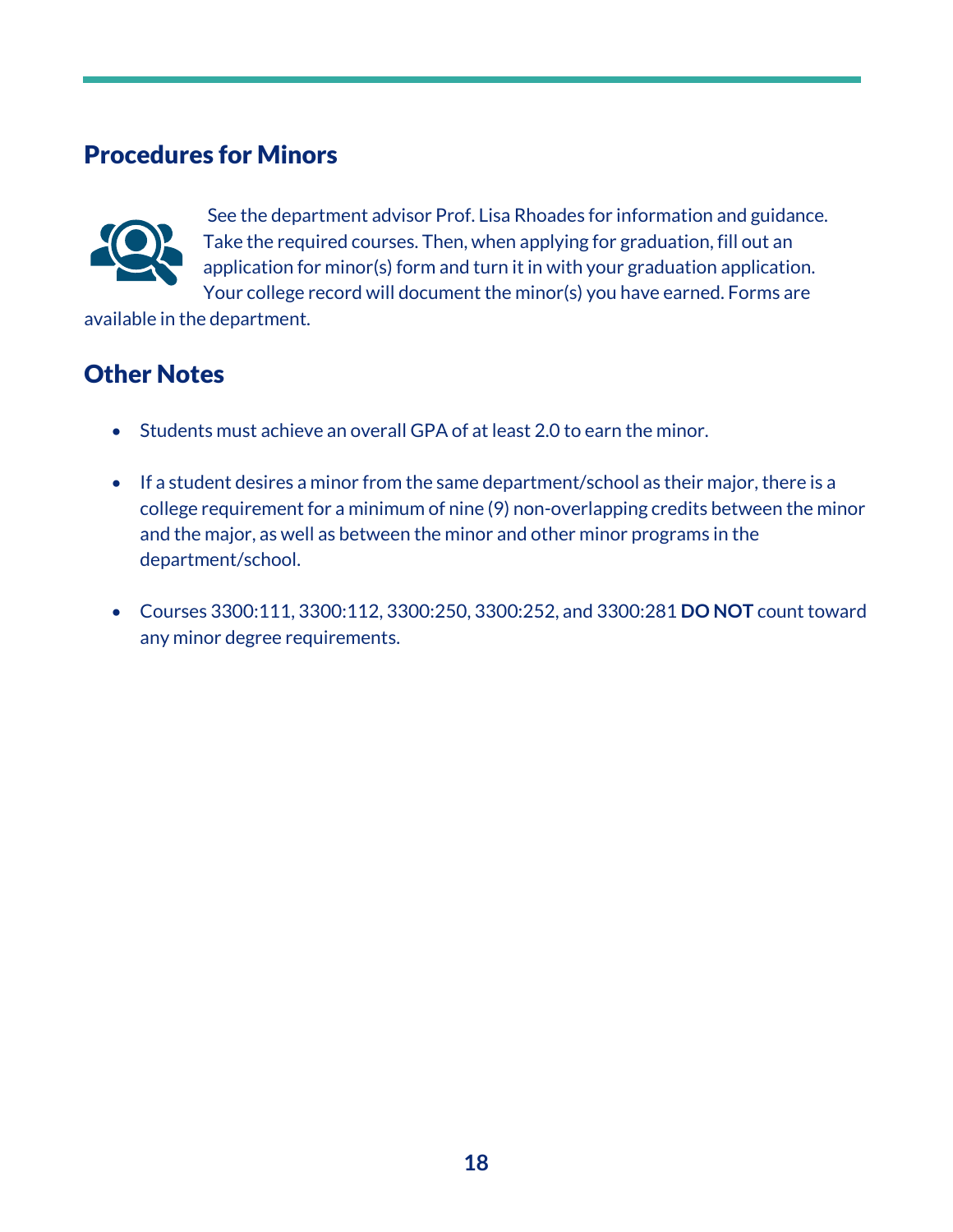## **Undergraduate Certificate in Linguistic Studies (330008C)**

Dr. Wei Zhang, Coordinator – [wz23@uakron.edu](mailto:wz23@uakron.edu) 

Completion of five linguistically oriented courses is required as follows: the foundation course, two core courses and at least two elective courses. Three or more of the courses must be at the 300/400 level. (Subject to approval by the program director, other theoretically oriented linguistics courses may substitute for core courses.)

To obtain the certificate, the student must have at least two semesters of a second language. A student entering the program should discuss plans with the director.

#### **Foundation** (Required)

3300:371 Introduction to Linguistics **OR** 3300:466 Linguistics and Language Arts

#### **Core** (Minimum of two of the following)

- 3300:470 History of the English Language
- 3300:477 Sociolinguistics
- 3300:478 Grammatical Structures of English
- 3600:481 Philosophy of Language
- 7700:230 Language Science and Acquisition **OR**
- 7700:430 Aspects of Normal Language Development

#### **Electives** (Minimum of two of the following)

|  | 3300:400 Anglo Saxon                                        |
|--|-------------------------------------------------------------|
|  | 3300:473 Theoretical Foundations and Principles of ESL      |
|  | 3230:150 Human Cultures                                     |
|  | 3230:251 Human Diversity                                    |
|  | 3460:430 Theory of Programming Languages                    |
|  | 3460:440 Compiler Design                                    |
|  | 3460:460 Artificial Intelligence and Heuristics Programming |
|  | 3580:403 Advanced Grammar                                   |
|  | 3600:170 Introduction to Logic                              |
|  | 3600:374 Symbolic Logic                                     |
|  | 3600:418 20th Century Analytic Philosophy                   |
|  | 3600:471 Metaphysics                                        |
|  | 3700:402 Politics and the Media                             |
|  | 3700:403 Media, Crime and Public Opinion                    |
|  | 7600:325 Intercultural Communication                        |
|  | 7700:101 American Sign Language                             |
|  | 7700:210 Introduction to Clinical Phonetics                 |
|  |                                                             |



Note: Each course listed here is 3 credit hours.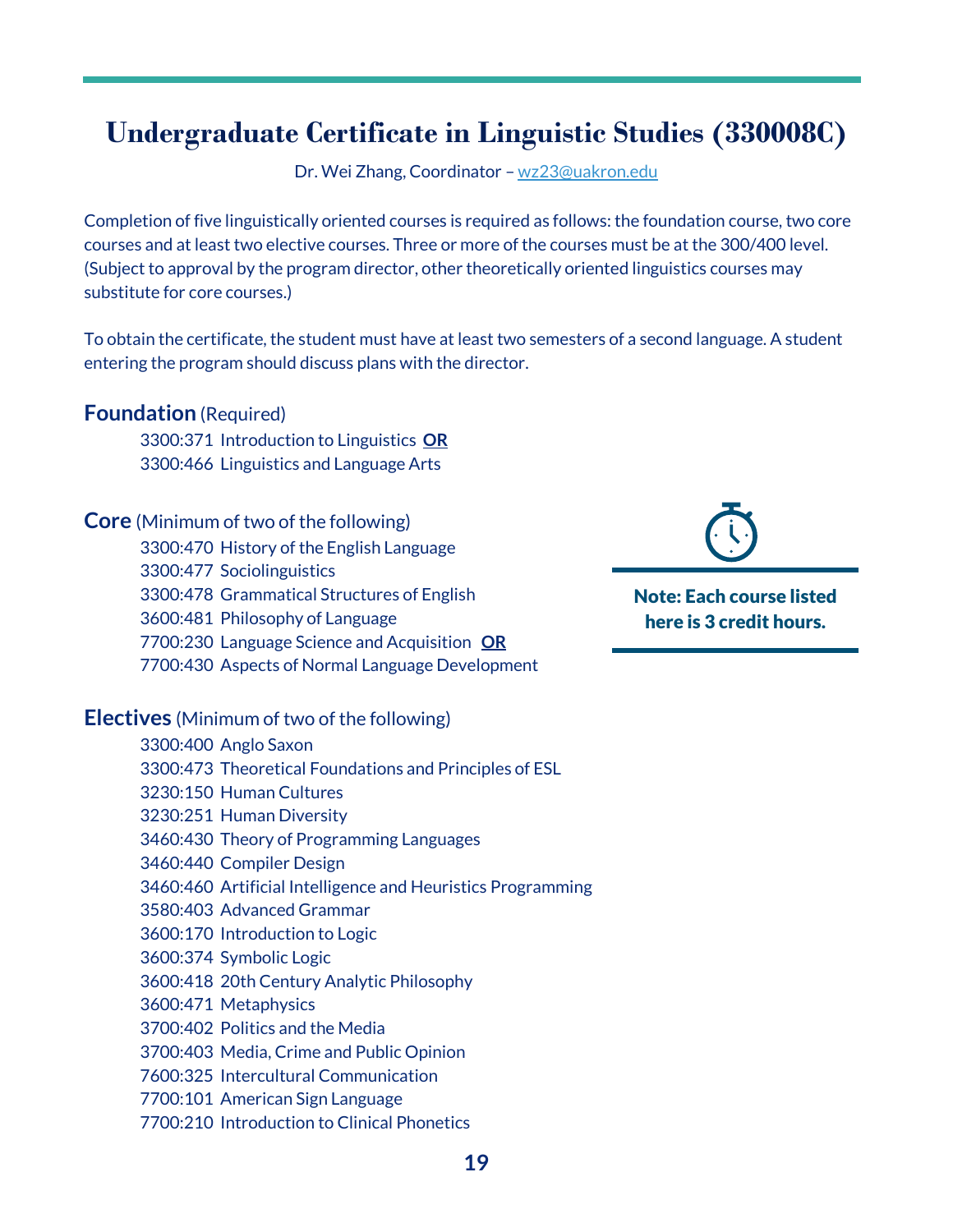## **Undergraduate Certificate in Professional Communication (770008C)**

This program will help meet our technological society's growing need for educated people who can develop sophisticated strategies for effective communication of business and technical information. People in the business community increasingly depend on communication to solve complex management, sales, and information processing problems.

The communication demands of business and industry are significant, and in many ways, different from those dealt with in traditional courses and majors. This certificate will recognize their preparation for handling the communication needs of business and industry and must be earned concurrently with an undergraduate (associate or bachelor's) degree. A student who already possesses an undergraduate degree may directly pursue this certificate.

#### **Program Credits**



3300:390 Professional Writing I\* 3300:391 Professional Writing II\* 7600:309 Public Relations Publications 7600:345 Business and Professional Speaking

Note: Each course listed here is 3 credit hours.

Because all four courses have prerequisites, students should consult course descriptions.

\*3300:390 and 3300:391 do not have to be taken in sequence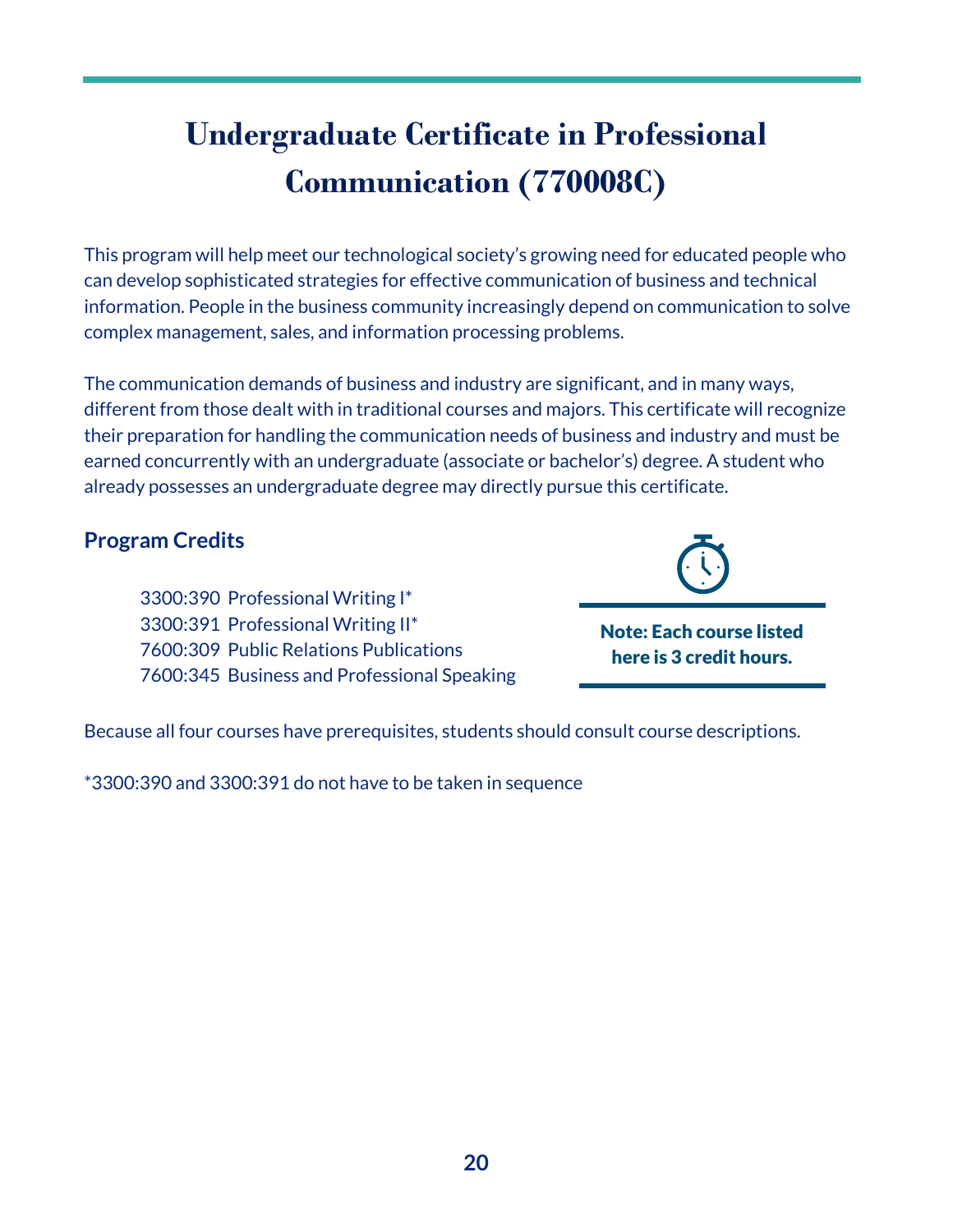## **Undergraduate Certificate in Teaching English as a Second Language (330003C)**

Dr. Wei Zhang, Coordinator – [wz23@uakron.edu](mailto:wz23@uakron.edu) 

This program is intended for both native and non-native speakers of English who seek training in the teaching of English as a second language (ESL) and wish to obtain an initial qualification to teach ESL/EFL (English as a Foreign Language) in educational settings other than public schools in Ohio and other states or in countries outside the United States. The program is designed to introduce the student to central issues in the theory and practice of teaching English to non-native speakers through courses in modern and applied linguistics, in second language pedagogy, and in related disciplines.

Students who do not have English as a native language must demonstrate adequate proficiency in English with a valid TOEFL score of 550 (paper based)/213 (computer based)/79 (Internet based/iBT) or higher, or a valid IELTS score of 6.0 or higher. The awarding of this certificate is not contingent upon completion of a degree program. Undergraduate certificate programs require a 2.00 grade point average.

### PROCEDURES AND REQUIREMENTS

- **1.** Students admitted with an undergraduate status are required to take 3300:111 English Composition I and 3300:112 English Composition II prior to applying for the certificate.
- **2.** All students who wish to pursue the TESL certificate should meet with the program director to discuss the program and availability of courses.
- **3.** To apply for the certificate, fill out the "ADD Certificate" form with the certificate advisor. After all requirements are completed, fill out the "Undergraduate Certificate Program Application" with the certificate advisor.

### UNDERGRADUATE PROGRAM

This certificate requires the completion of a minimum of 15 credit hours of course work, including four core courses and one elective course.

#### **Core Courses** (Min. Credits: 12)

• 3300:371 Introduction to Linguistics

#### **OR**

3300:466 Linguistics and Language Arts

- 3300:473 Theoretical Foundations and Principles of ESL\*
- 3300:478 Grammatical Structures of English
- 3300:477 Sociolinguistics

#### **OR**

3300:470 History of the English Language



Note: Each course listed here is 3 credit hours.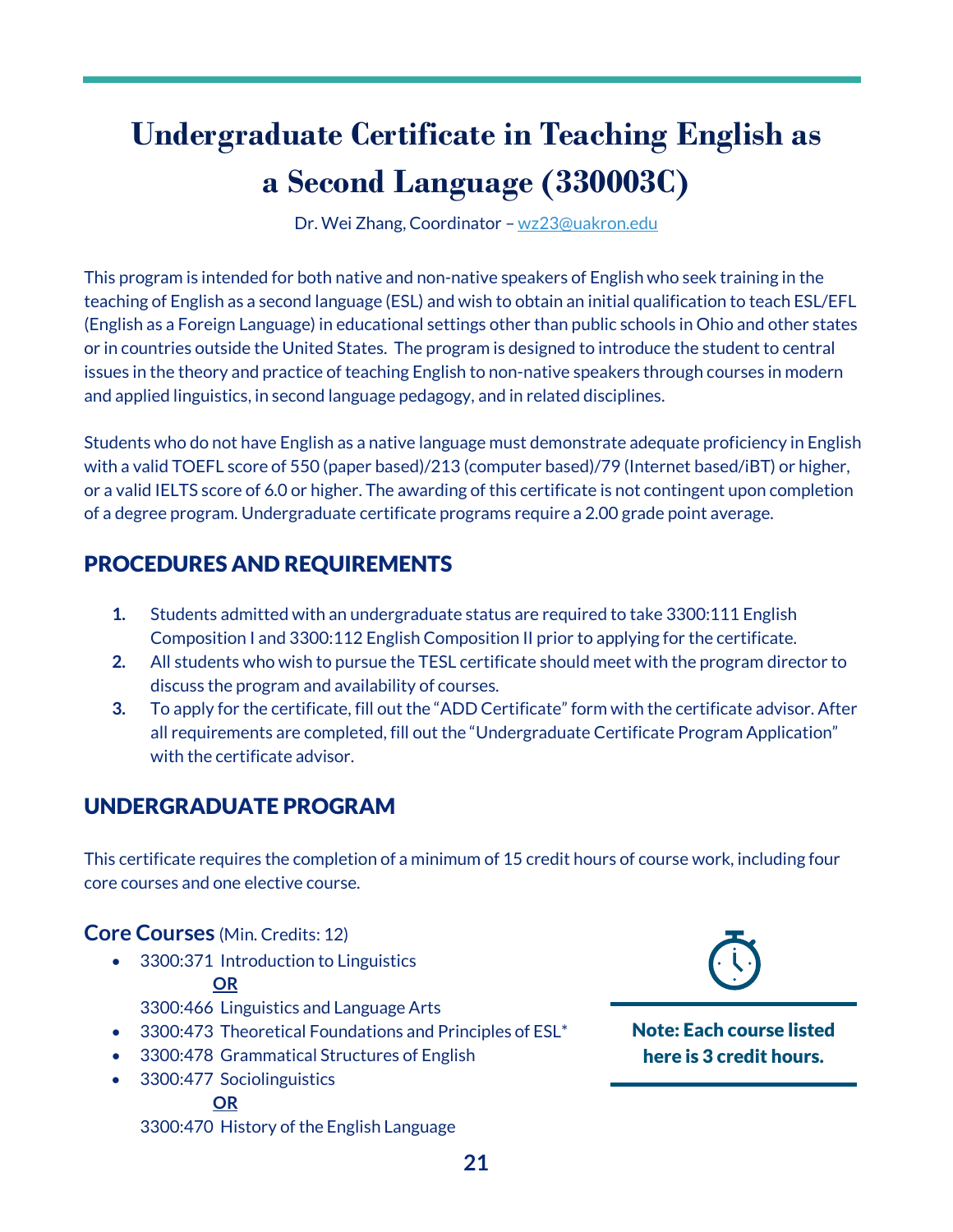#### **Electives\*\*** (Min. Credits: 3)

- 3300:470 History of the English Language
- 3300:477 Sociolinguistics
- 3300:487 Field Experience: Teaching Second Language Learners
- 3580:403 Advanced Grammar
- 5500:456 Scaffolding Language and Content to Second Language Learners
- 5500:485 Teaching Language Literacy to Second Language Learners
- 5500:487 Techniques of Teaching English as a Second Language
- 7600:325 Intercultural Communication
- 7700:230 Language Science & Acquisition
- 7700:430 Aspects of Normal Language Development

\*Students should have successfully completed 3300:371 or 3300:466 prior to taking this course.

\*\*Choice to be decided in consultation with the program director.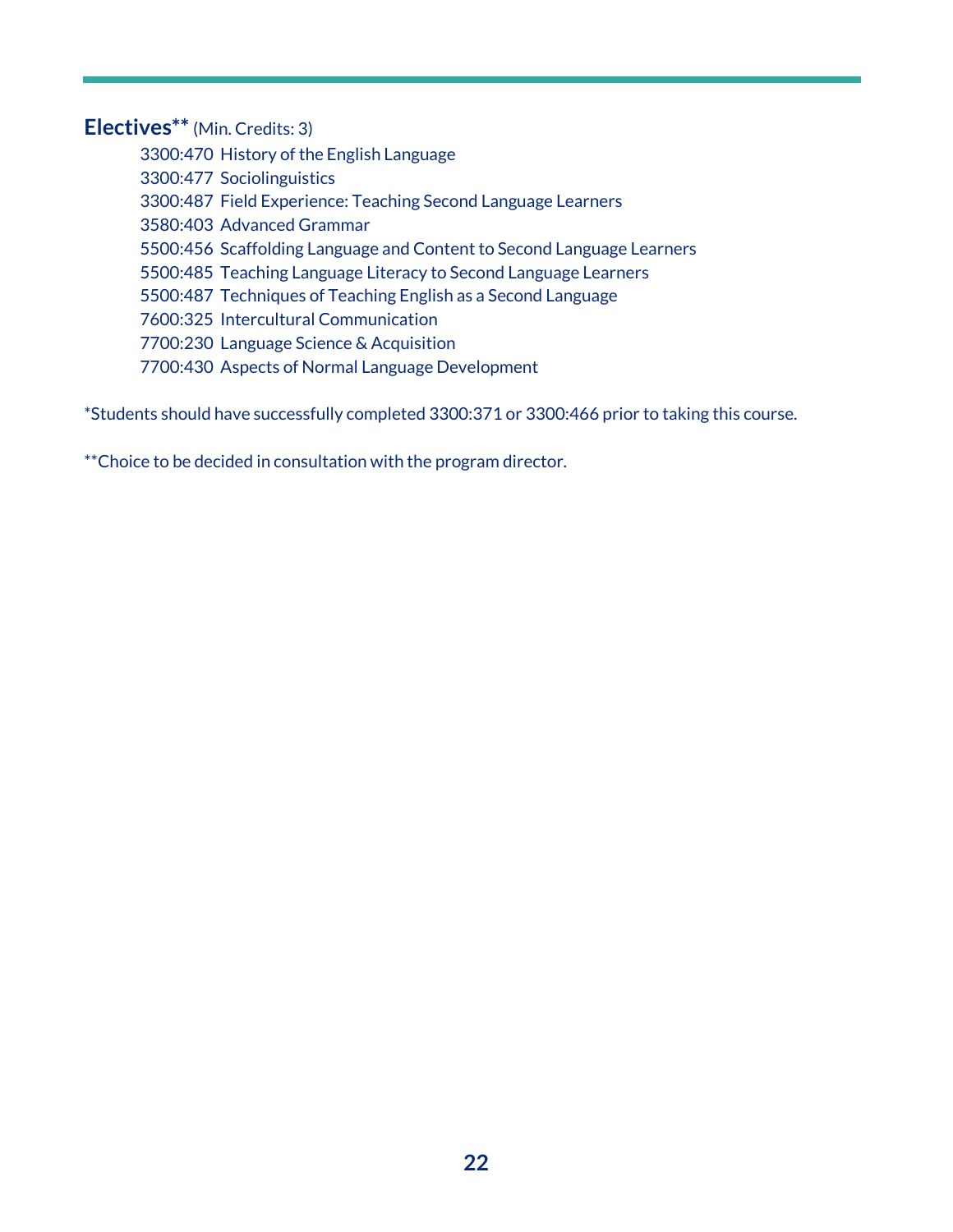## **Graduate Programs in English**

## **Admission Requirements**

#### M.A. Program

To be accepted into the M.A. program, the English Department requires that applicants have a B.A. in English, a minor in English, or other suitable course preparation.

To qualify for full admission, a student must meet the Graduate School requirement of a minimum overall GPA of 2.75 for four years or 3.0 over the last two years.

Complete th[e online application through the Graduate School.](https://applyuakrongrad.force.com/apply/TX_SiteLogin?startURL=%2Fapply%2FTargetX_Portal__PB) Applicants must request that official transcripts of undergraduate and, if applicable, graduate work, be sent to the Graduate School. A nonrefundable application fee is also required. Applications should be received at least six weeks prior to registration, which may occur in the fall, spring, or summer terms.

To qualify for provisional admission, the Graduate School requires a minimum overall GPA of 2.5 over four years or 2.75 over the last two years. A student whose GPA falls below 2.75 or who lacks the B.A. in English may be granted deferred admission and given post-baccalaureate status, which is a probationary category.

#### NEOMFA Program

Applicants to the NEOMFA in Creative Writing must be accepted by the Graduate School at The University of Akron or one of the other three participating universities. They must also submit three letters of recommendation, transcripts, and a writing portfolio. The portfolio will be reviewed by an admissions committee of members from all four universities. Applicants using The University of Akron as a "gateway" school for the MFA must additionally satisfy the requirements for the M.A. program listed above.

For those students admitted to the NEOMFA program, up to nine credits from previously uncompleted graduate degrees may be accepted for transfer credit. Of the nine elective credits, up to six may be from Advisor-approved courses not solely restricted to graduates.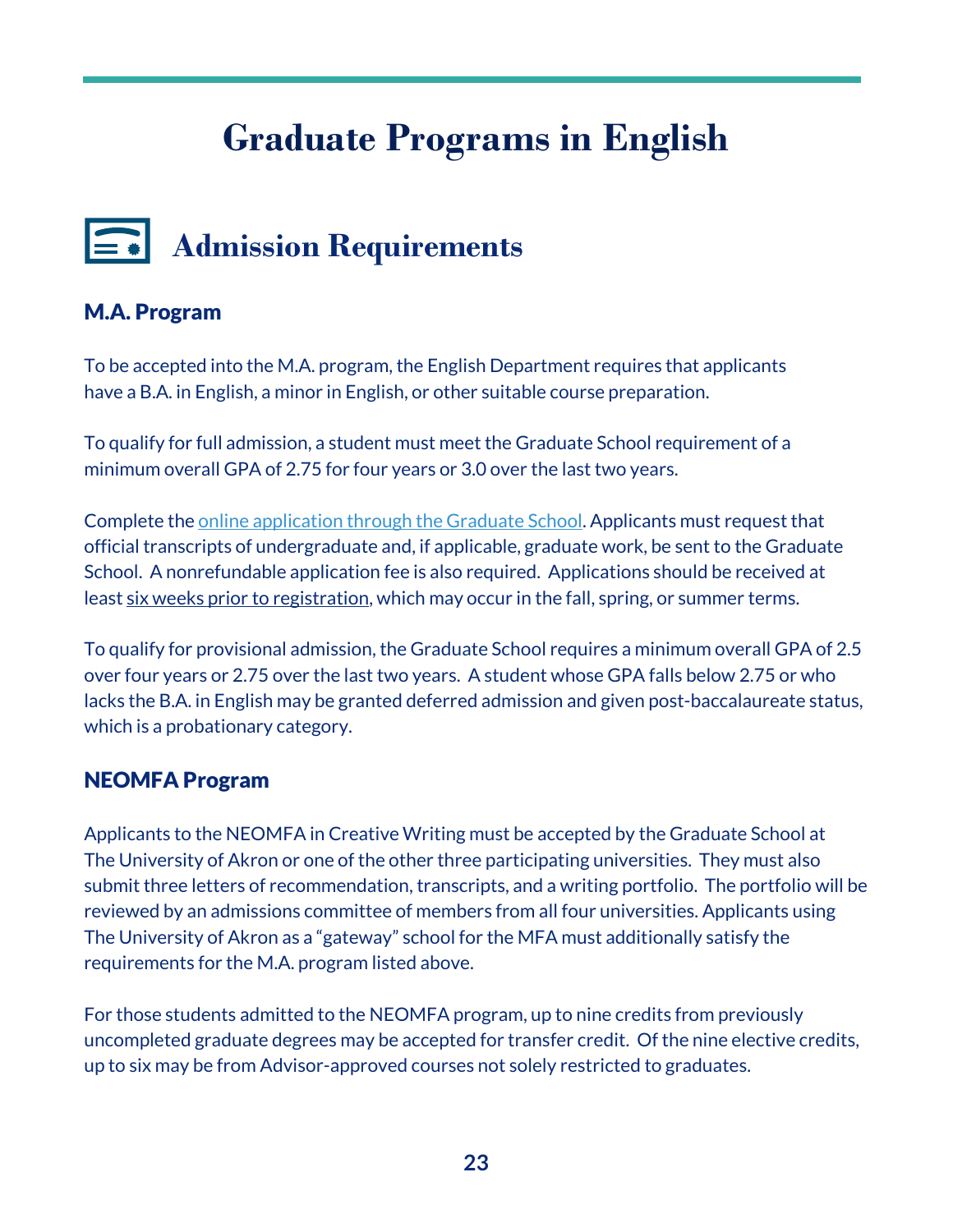## **Financial Aid**  Graduate Assistantships

Graduate assistantships in the Department of English are awarded on a competitive basis to M.F.A. students. Applications for fall appointments will be accepted until February 1.

Students may renew twice, for a total of three years of support.

Along with the application form, applicants for assistantships must submit a clean copy of a writing sample in the form of a typed essay completed in a college course (5-10 pages), a letter of application, and two letters of recommendation. Scores from the Graduate Record Examination are not required. Please email all materials directly to the Graduate Coordinator, Hillary Nunn, at [nunn@uakron.edu.](mailto:nunn@uakron.edu)

The letter of application should address:

- 1. why you are interested in the position
- 2. what prepares you for the position both as far as your work history and academic preparation, and
- 3. how your experiences and interests would contribute to the program's academic atmosphere.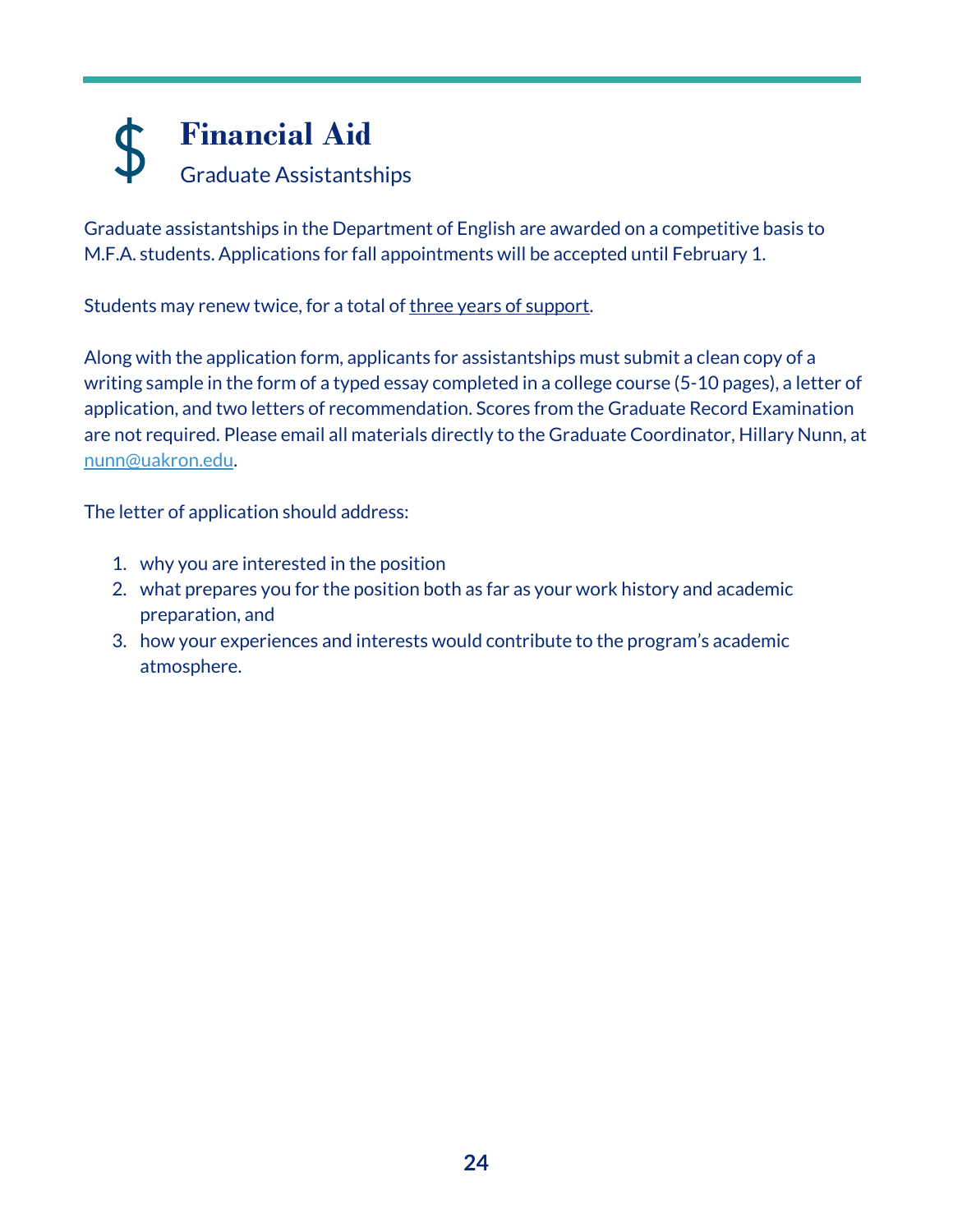## **Requirements for the M.A. in English (330000MAT)**

The MA in English provides students with a strong practical and theoretical grounding as they prepare to move forward into careers or into graduate and professional schools.

Students will learn

- 1. advanced methods for deeper study of literatures written in English,
- 2. the fundamentals of Composition as a discipline, and
- 3. practical writing skills through courses in professional and rhetorical writing.

Courses will place texts within wider cultural and multicultural debates. Through assigned writings, students will articulate informed viewpoints on real-world issues and practice various forms of professional and critical writing, learning to interpret texts in contexts ranging from academic debate to the contemporary classroom to a variety of professional settings.

A minimum of 30 credits is required.

**Core classes** for all MA Students consist of the following 18 credits at the 600 level:

- 3300:611 Argumentation and Research Writing
- 3300:673 Theories of Composition
- 3300:665 Literary Criticism

#### **OR**

3300:690 Critical Approaches to Literature

- One additional 600-level literature course
- 3300:689 Grant Writing

#### **OR**

3300:689 Professional Writing Theory and Practice

• 3300:699 Master's Thesis/Capstone (3 credit hours)

In consultation with a faculty member, students complete either a Capstone Project or a Thesis. In the **Capstone Option**, students complete a customized final project along with a Portfolio based on the revision and presentation of 3-6 course artifacts, at least one of which is an academic paper. In the Thesis Option, students complete a sustained, publishable 60-100 page scholarly treatment of a subject in Literature or Composition studies.

Students must take 12 additional credit hours in English, selecting from classes listed in the Course Bulletin that are offered at either the 500 or 600-level.

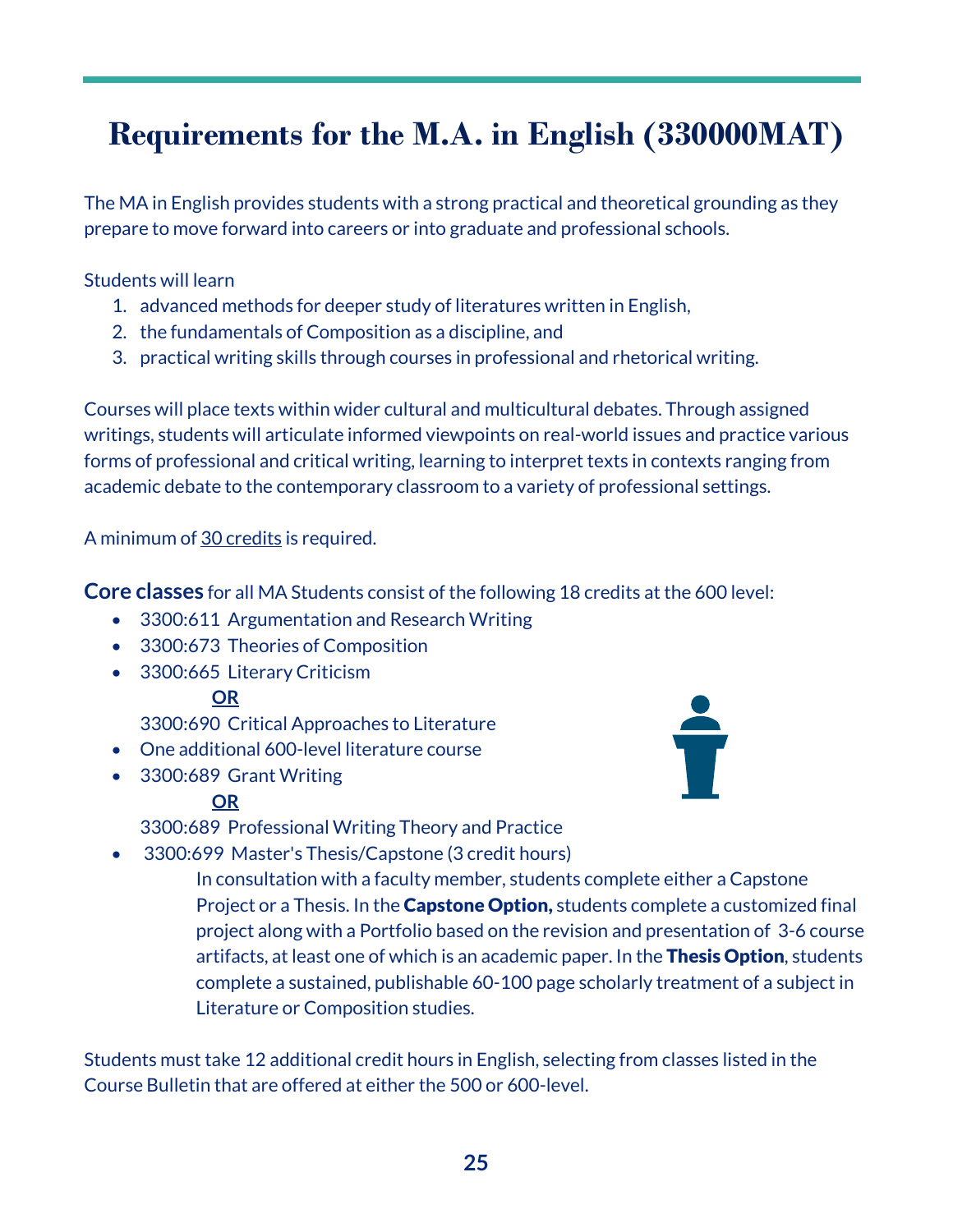#### OTHER REQUIREMENTS

In addition to the graduate application and official transcripts, applicants must submit a statement of purpose by email to the Graduate Coordinator, Hillary Nunn, at [nunn@uakron.edu.](mailto:nunn@uakron.edu)

#### APPLICATION DEADLINE

Applications to the master's degree program in English are accepted on a rolling basis.



#### ASSISTANTSHIP/SCHOLARSHIP INFORMATION

All assistantships (and any fellowships) are awarded through the academic department. Students interested in obtaining an assistantship must apply. New students may indicate on their online application for admission that they would like to be considered for an assistantship, but a separate application must also be submitted to the Department. Students admitted as nondegree seeking or to a certificate program may not hold an assistantship.

#### FINANCIAL AID INFORMATION

Paying for college is a vital part of the education process! It is important to be informed of the many sources of aid available. Student loans are available to degree-seeking graduate students. Information on student loans can be found through the Office of Student Financial Aid. The Office of Student Financial Aid is located in Simmons Hall.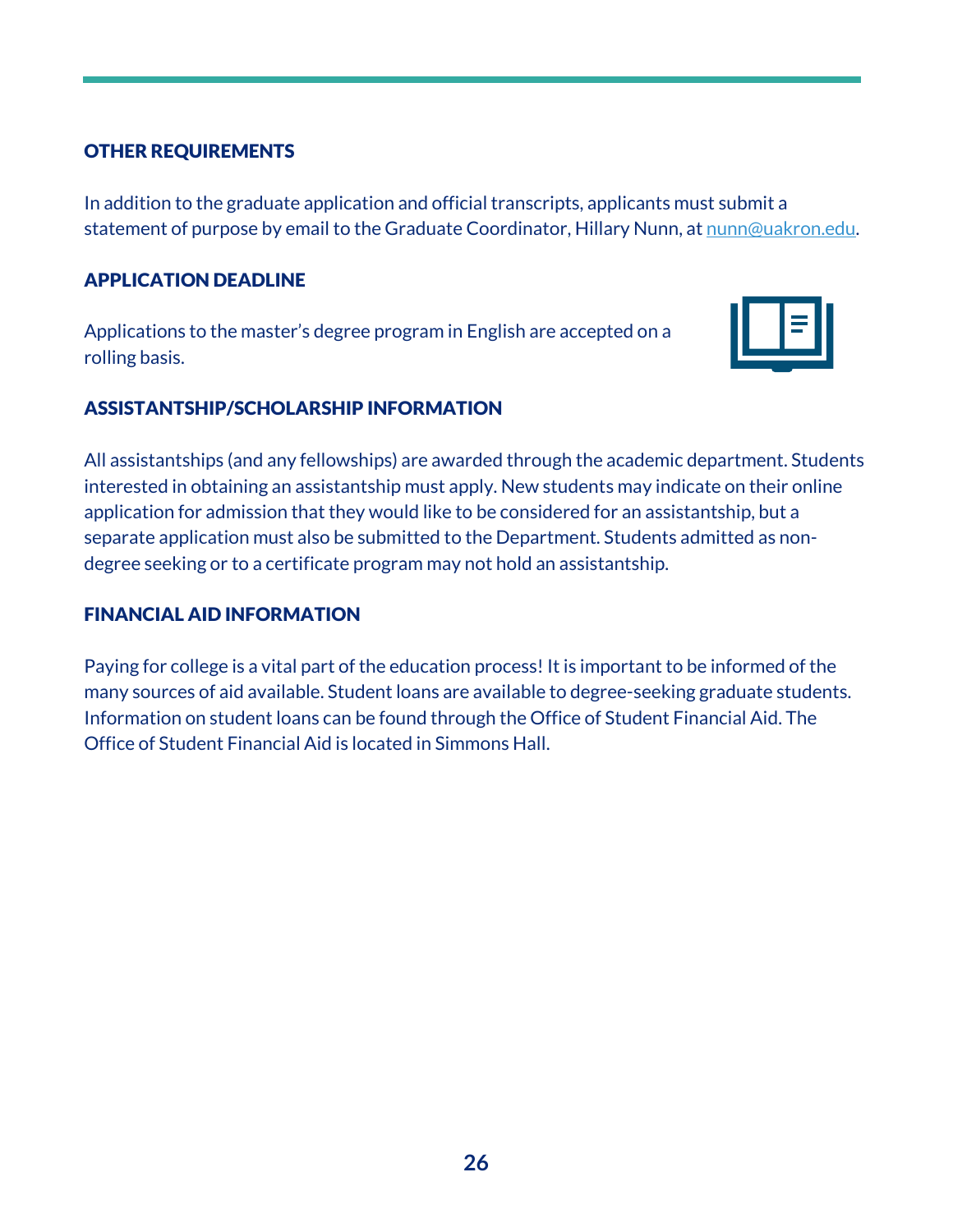## **Requirements for the Master of Fine Arts in Creative Writing (NEOMFA) (330007MFA)**

The University of Akron, Cleveland State University, Kent State University, and Youngstown State University offer jointly the MFA in Creative Writing. This degree provides students with opportunities to develop their skills in writing fiction, poetry, drama, and creative nonfiction. The MFA is the terminal degree. Through extensive practice in workshops and craft and theory courses, students will develop their creative writing abilities while also studying literature and completing a relevant internship.

#### ADMISSION REQUIREMENTS

Students must be accepted by the Graduate School at The University of Akron or one of the other three participating universities. Applicants must also submit three letters of recommendation, transcripts, and a writing portfolio. The portfolio will be reviewed by an admissions committee of members from all four universities. Applications must be submitted by January 15.

The deadline for all assistantships in the Department of English is February 1.

#### DEGREE REQUIREMENTS

Students must complete the following courses among the participating universities:

| <b>Writing Workshops</b>                  | 15 credits |
|-------------------------------------------|------------|
| <b>Craft and Theory Courses</b> 9 credits |            |
| <b>Literature Courses</b>                 | 6 credits  |
| Internship                                | 3 credits  |
| <b>Thesis</b>                             | 6 credits  |
| <b>Electives</b>                          | 9 credits  |



A total of 48 credit hours is required for the MFA in Creative Writing.

Up to nine credits from previously uncompleted graduate degrees may be accepted for transfer credit in the NEOMFA program.

Questions should be directed to: Professor David Giffels, Olin 349, [dg36@uakron.edu.](mailto:dg36@uakron.edu) More information is available at [www.uakron.edu/neomfa.](http://www.uakron.edu/neomfa)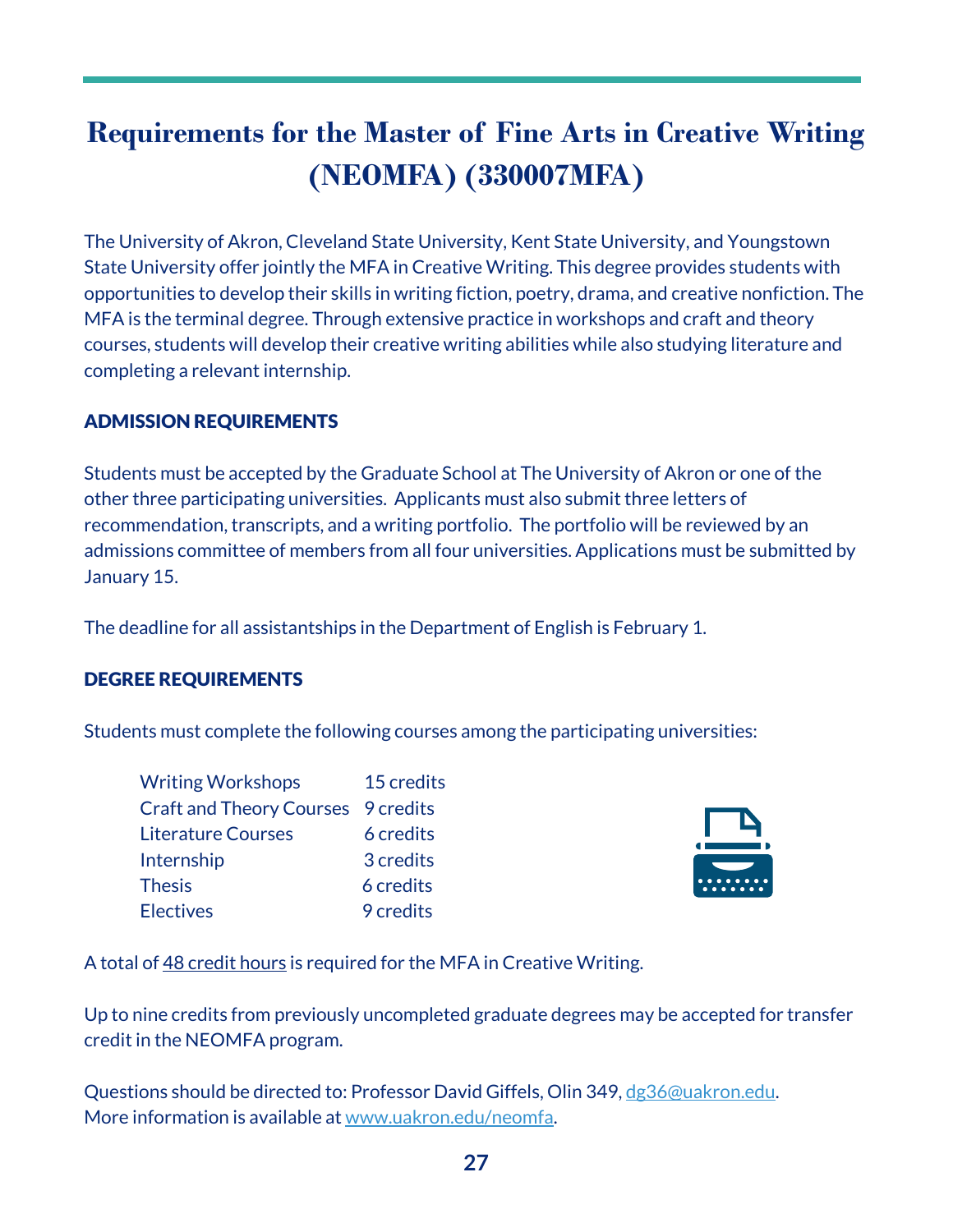## **Graduate Certificate in Literature (330010GC)**

Dr. Hillary Nunn, Coordinator [- nunn@uakron.edu](mailto:nunn@uakron.edu) 

#### REQUIREMENTS

To be eligible for the graduate certificate in literature, a person must be admitted to the University as a graduate student (with either full or provisional status). An eligible person interested in the program should contact the Certificate Coordinator.

Of the five required courses (15 credits), two must be core courses, Chaucer and Shakespearean Drama; four of the five courses must be at the 600-level; and one must be in American literature.

**Core Courses** 3300:506 Chaucer\* 3300:615 Shakespearean Drama



Note: Each course listed here is 3 credit hours.

\*unless the student has passed a comparable course with a grade of B or better.

All students who wish to pursue a certificate program must apply for admission to the certificate program through the Graduate School regardless of whether they are current graduate students.

More information can be found a[t the Graduate School Website.](https://www.uakron.edu/graduate/)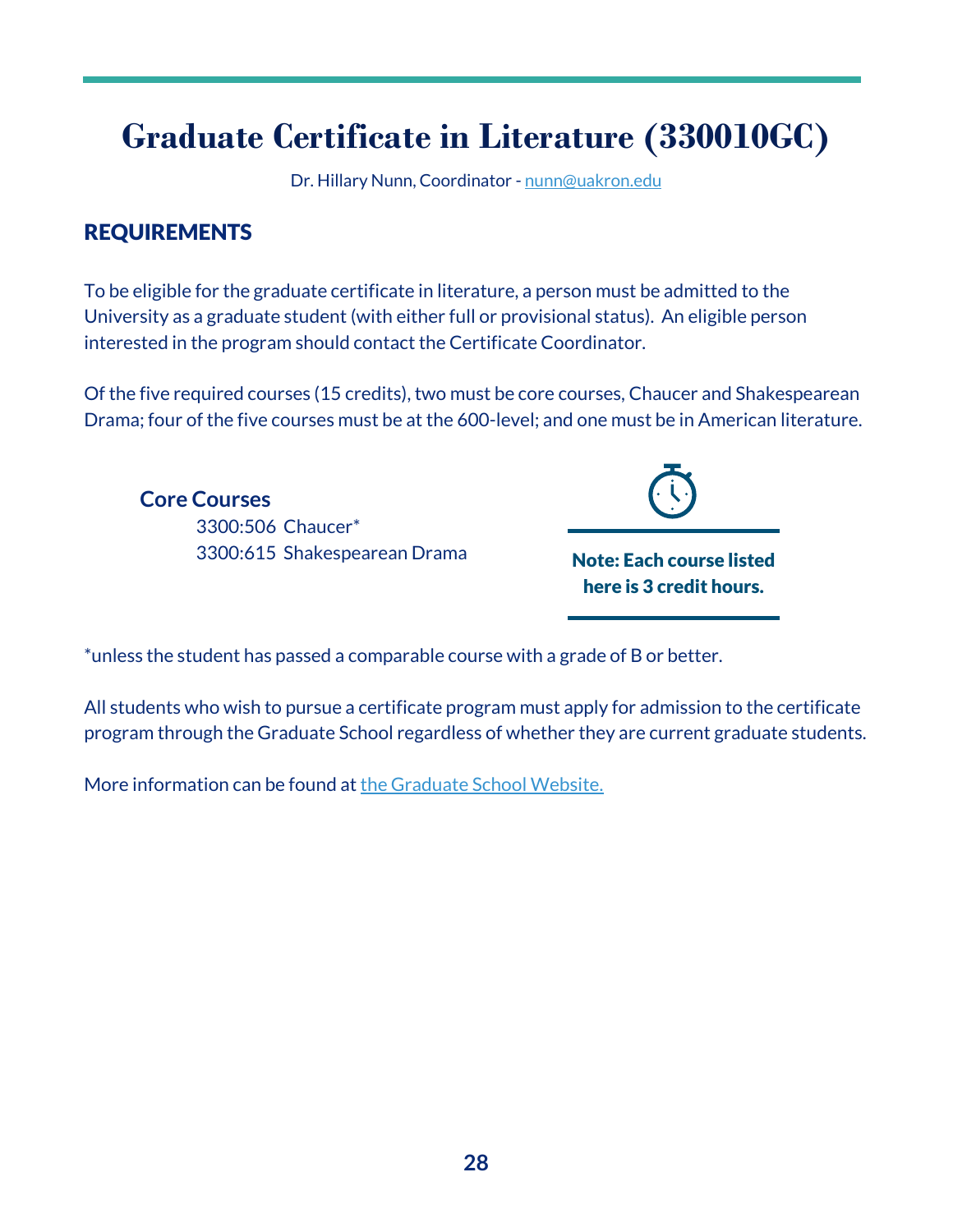## **Graduate Certificate in Composition (330002GC)**

Dr. Lance Svehla, Coordinator [- lms3@uakron.edu](mailto:lms3@uakron.edu) 

### REQUIREMENTS

To be eligible for the certificate in composition, a person must be admitted to the University as a graduate student (with either full or provisional status). An eligible person interested in the program should contact the certificate coordinator.

#### **Required Courses**

 3300:673 Theories of Composition 3300:674 Research Methodologies in Composition **OR**  3300:676 Theory and Teaching of Basic Composition

#### **Electives\*** (9 credits from the following list chosen with the certificate director)

3300:600 Teaching Coll Comp Practicum 3300:625 Autobiographical Writing 3300:650 New Rhetorics 3300:651 The Pragmatists 3300:660 Cultural Studies 3300:670 Modern Linguistics 3300:679 Scholarly Writing 3300:574 African American English 3300:577 Sociolinguistics 3300:578 Grammatical Structures of English



Note: Each course listed here is 3 credit hours.

\*Other courses may be considered in consultation with the director.

All students who wish to pursue a certificate program must apply for admission to the certificate program through Graduate School regardless of whether they are current graduate students.

Once the coursework for the certificate has been completed, students should apply for graduation in MyAkron.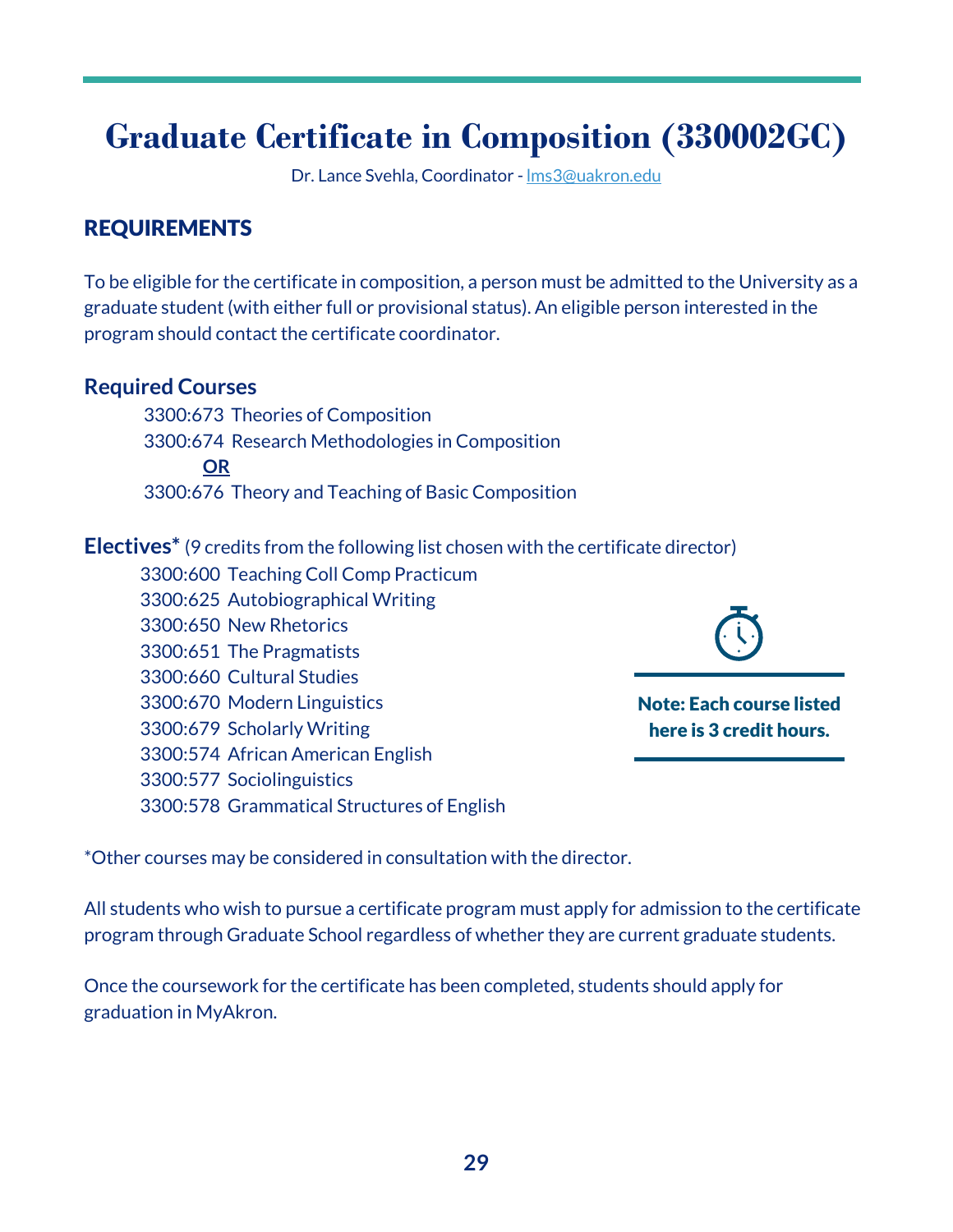### **Graduate Certificate in Teaching English as a Second Language (330003GC)**

Dr. Wei Zhang, Coordinator - [wz23@uakron.edu](mailto:wz23@uakron.edu) 

This program is intended for both native and non-native speakers of English who seek training in the teaching of English as a second language (ESL) and wish to obtain an initial qualification to teach ESL/EFL (English as a foreign language) in educational settings other than public schools in Ohio and other states or in countries outside the United States. For Ohio qualification in teaching ESL in the Ohio public school system, see the TESOL Endorsement requirements in the School of Education. The program is designed to introduce students to the central issues in the theory and practice of teaching English to non-native speakers through courses in modern and applied linguistics, in second language pedagogy and in related disciplines.

Students who do not have English as a native language must demonstrate adequate proficiency in English with a valid TOEFL score of at least 550 (paper-based), 213 (computer-based), or 79 (internet-based) or a valid IELTS score of 6.5 or higher.

The awarding of this certificate is not contingent upon completion of a degree program. A minimum grade point average of 3.0 is required. Graduate students must apply for the certificate program through the Graduate School. All students who wish to pursue the TESL certificate should meet with the program director to discuss the program and availability of courses. The certificate requires the completion of a minimum of **15 credit hours** of course work, including **four core courses** and **one elective course**.

#### **Core Requirements** (Min. Credits: 12)

3300:566 Linguistics and Language Arts 3300:573 Theoretical Foundations and Principles of ESL\* 3300:578 Grammatical Structures of English 3300:577 Sociolinguistics **OR** 3300:570 History of the English Language

#### **Electives\*\*** (Min. Credits: 3)

3300:570 History of English Language 3300:577 Sociolinguistics 3300:587 Field Experience: Teaching Second Language Learners 5500:543 Techniques of Teaching English as a Second Language 5500:541 Teaching Language Literacy to Second Language Learners 5500:556 Scaffolding Language and Content for English Learners 7700:530 Aspects of Normal Language Development

\*Students should have successfully completed 3300:371 or 3300:566 prior to taking this course. \*\*Choice to be decided in consultation with the program coordinator.

Note: Each course listed here is 3 credit hours.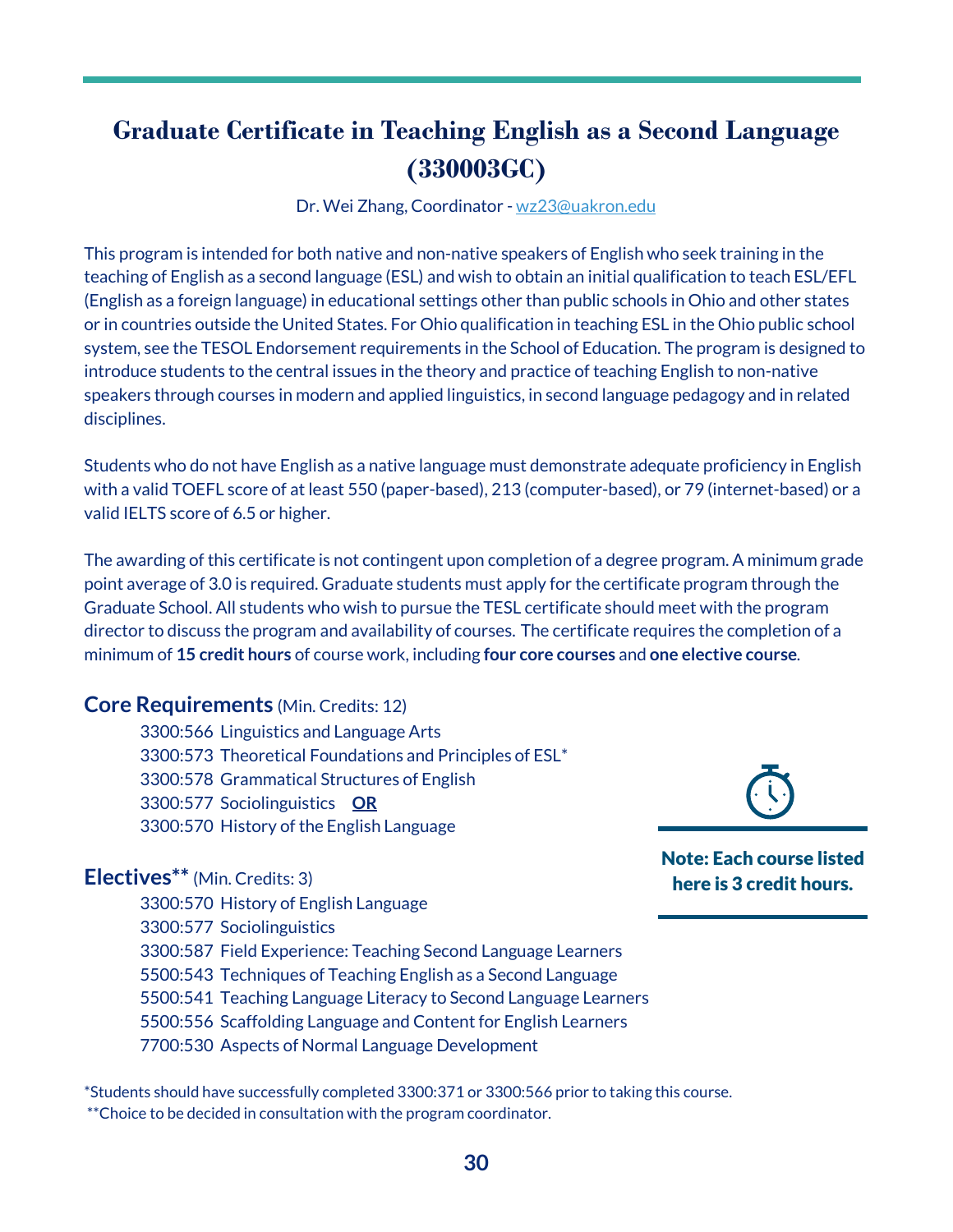## **Student Groups**



### The Literary Guild & The Upstart Crows

The Literary Guild is a group of graduate and undergraduate students from many majors who are interested in literature and share a common love for the written word. The Literary Guild sponsors a reading group and a writing group, dubbed The Upstart Crows, which hosts "open mic" poetry nights, travels to see plays performed in Akron and Cleveland, and engages in a variety of other intellectual and social activities throughout the year. New members from all majors are always welcome.

Contact Dr. Hillary Nunn [\(nunn@uakron.edu\)](mailto:nunn@uakron.edu) for more information.

Stay up to date on Lit Guild events! Go to our Facebook page: [Upstart Crows UA](https://www.facebook.com/TheUpstartCrowsUA)



### Society of Akron Graduate English Scholars (SAGES)

SAGES is a student organization open to all English graduate students that focuses on helping English graduate students of all tracks (Composition, Fine Arts, and Literature) develop professionally during their time at The University of

Akron by providing members with tools to help them publish, present, and prepare for the future. SAGES also strives to promote unity among English graduate students by creating events, providing resources, and visiting places that benefit scholars of all three tracks.

Contact Dr. Hillary Nunn [\(nunn@uakron.edu\)](mailto:nunn@uakron.edu) for more information.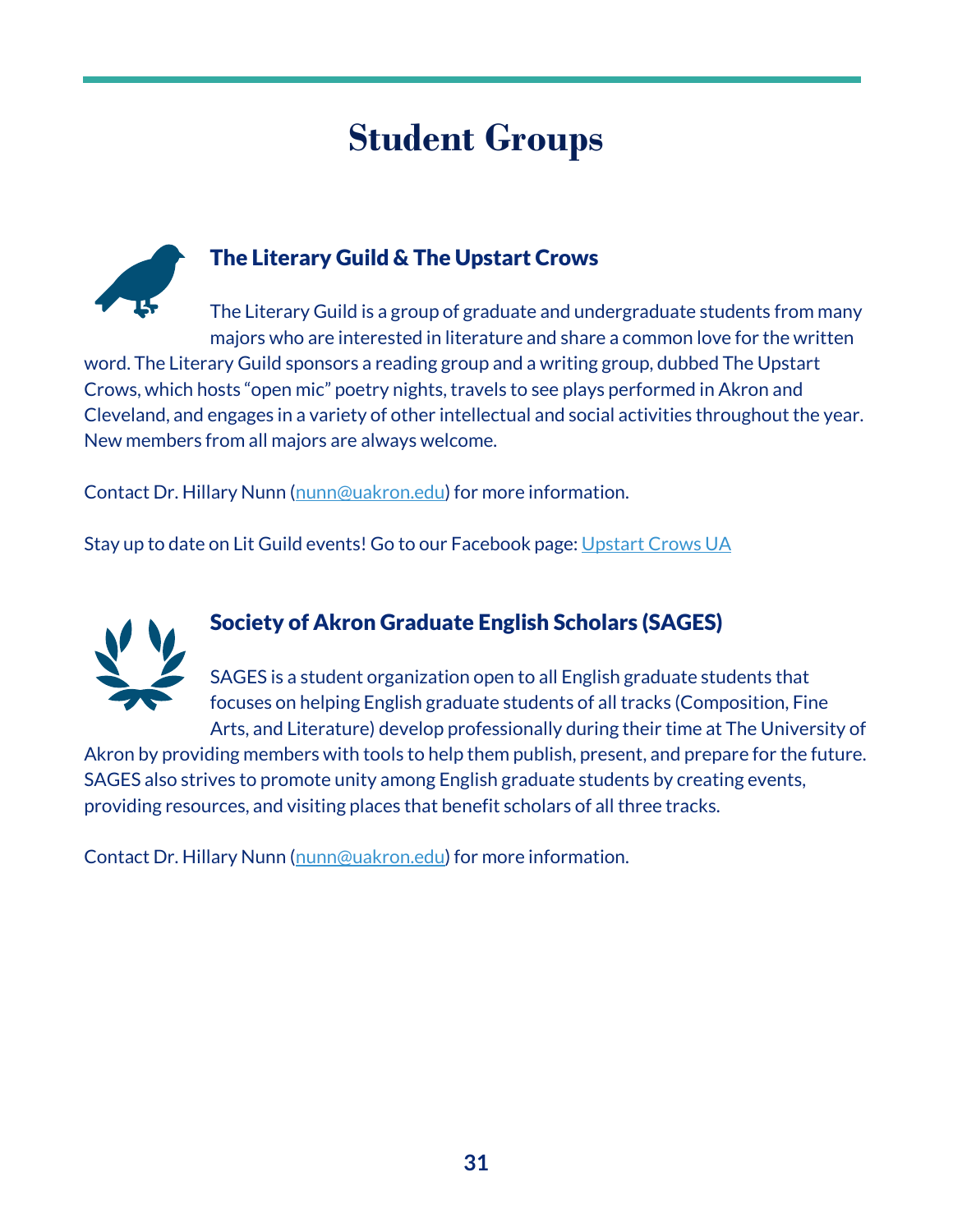## **Department Contacts**

#### UNDERGRADUATE ADVISING



Prof. Lisa Rhoades [rhoades@uakron.edu](mailto:rhoades@uakron.edu) (330) 972-8556



NEOMFA ADVISING

Mr. David Giffels [dg36@uakron.edu](mailto:dg36@uakron.edu) (330) 972-6256

#### English Department Program Codes

### Additional Contacts

**Dr. Mary Biddinger** *Department Chair* (330) 972-6960 [marybid@uakron.edu](mailto:marybid@uakron.edu) 

**Ms. Katie Stoynoff** *Director University Composition Program* (330) 972-7480 [cf@uakron.edu](mailto:cf@uakron.edu) 

**Dr. Hillary Nunn** *Graduate Coordinator* (330) 972-7601 [nunn@uakron.edu](mailto:nunn@uakron.edu) 

**Ms. Kate Tasseff** *Administrative Assistant* (330) 972-5944 [kit4@uakron.edu](mailto:kit4@uakron.edu) 

| 330000BA  | English Major                                     |
|-----------|---------------------------------------------------|
| 330000M   | Minor in English                                  |
| 330007M   | Minor in Creative Writing                         |
| 330009M   | Minor in Popular Literature & Film                |
| 330011M   | Minor in African American Lit & Lang              |
| 330000MAT | MA in English                                     |
| 330007MFA | <b>Creative Writing - NEOMFA</b>                  |
| 330003C   | Undergraduate Certificate in TESL                 |
| 330008C   | Undergraduate Certificate in Linguistic Studies   |
| 770008C   | Undergraduate Certificate in Professional Writing |
| 330002GC  | Graduate Certificate in Composition               |
| 330003GC  | <b>Graduate Certificate in TESL</b>               |
| 330010GC  | Graduate Certificate in Literature                |